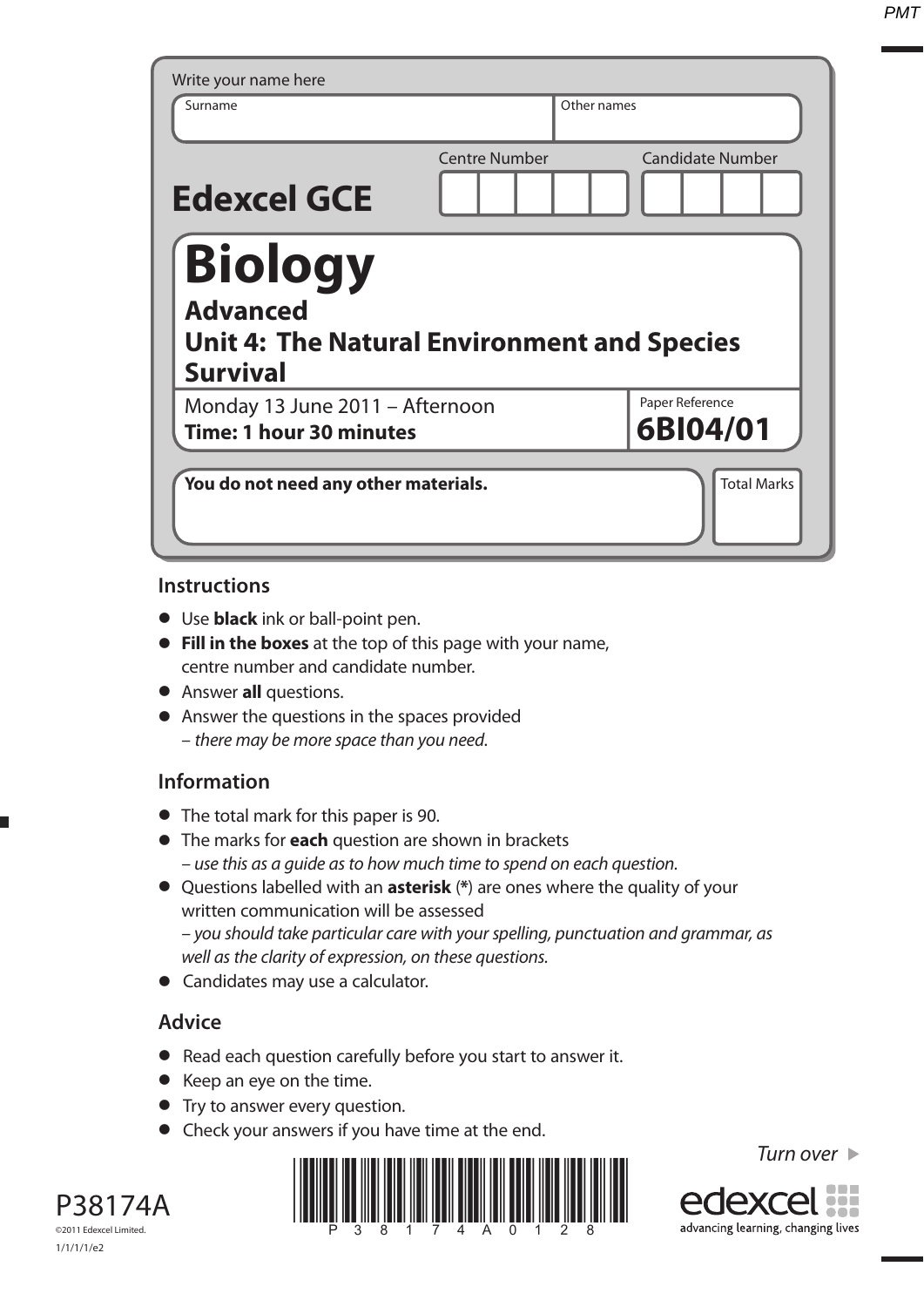|             | <b>Answer ALL questions.</b>                                                                                                             |     |
|-------------|------------------------------------------------------------------------------------------------------------------------------------------|-----|
|             | Some questions must be answered with a cross in a box $\boxtimes$ . If you change your mind about an                                     |     |
|             | answer, put a line through the box $\boxtimes$ and then mark your new answer with a cross $\boxtimes$ .                                  |     |
| 1           | Plant growth involves mitosis, cell division and cell differentiation and is influenced by<br>environmental factors such as temperature. |     |
|             | (a) The diagram below shows the stages in the growth of a root in a plant seedling.                                                      |     |
|             |                                                                                                                                          |     |
|             | Cell elongation and<br>Differentiation into<br>Mitosis and cell<br>synthesis of<br>specialised cells<br>division<br>material             |     |
| (i)         | Place a cross $\boxtimes$ in the box next to the correct sequence of stages in mitosis.                                                  | (1) |
| $\times$    | A Metaphase, anaphase, prophase, telophase                                                                                               |     |
| $\boxtimes$ | <b>B</b> Prophase, anaphase, metaphase, telophase                                                                                        |     |
| $\boxtimes$ | C Prophase, metaphase, anaphase, telophase                                                                                               |     |
| $\boxtimes$ | <b>D</b> Telophase, metaphase, anaphase, prophase                                                                                        |     |
| (ii)        | Place a cross $\boxtimes$ in the box next to the material that would be synthesised to<br>form the cell wall of the seedlings.           | (1) |
| $\times$    | A Cellulose                                                                                                                              |     |
| $\boxtimes$ | <b>B</b> Cholesterol                                                                                                                     |     |
| $\boxtimes$ | C Glycogen                                                                                                                               |     |
| $\boxtimes$ | <b>D</b> Thrombin                                                                                                                        |     |
|             | (iii) Place a cross $\boxtimes$ in the box next to the tissue that would form the vessels in a<br>root, following differentiation.       | (1) |
| $\boxtimes$ | A Chorion                                                                                                                                |     |
| $\boxtimes$ | <b>B</b> Endothelium                                                                                                                     |     |
| $\times$    | C Sclerenchyma                                                                                                                           |     |
| $\times$    | D Xylem                                                                                                                                  |     |
|             |                                                                                                                                          |     |
|             |                                                                                                                                          |     |

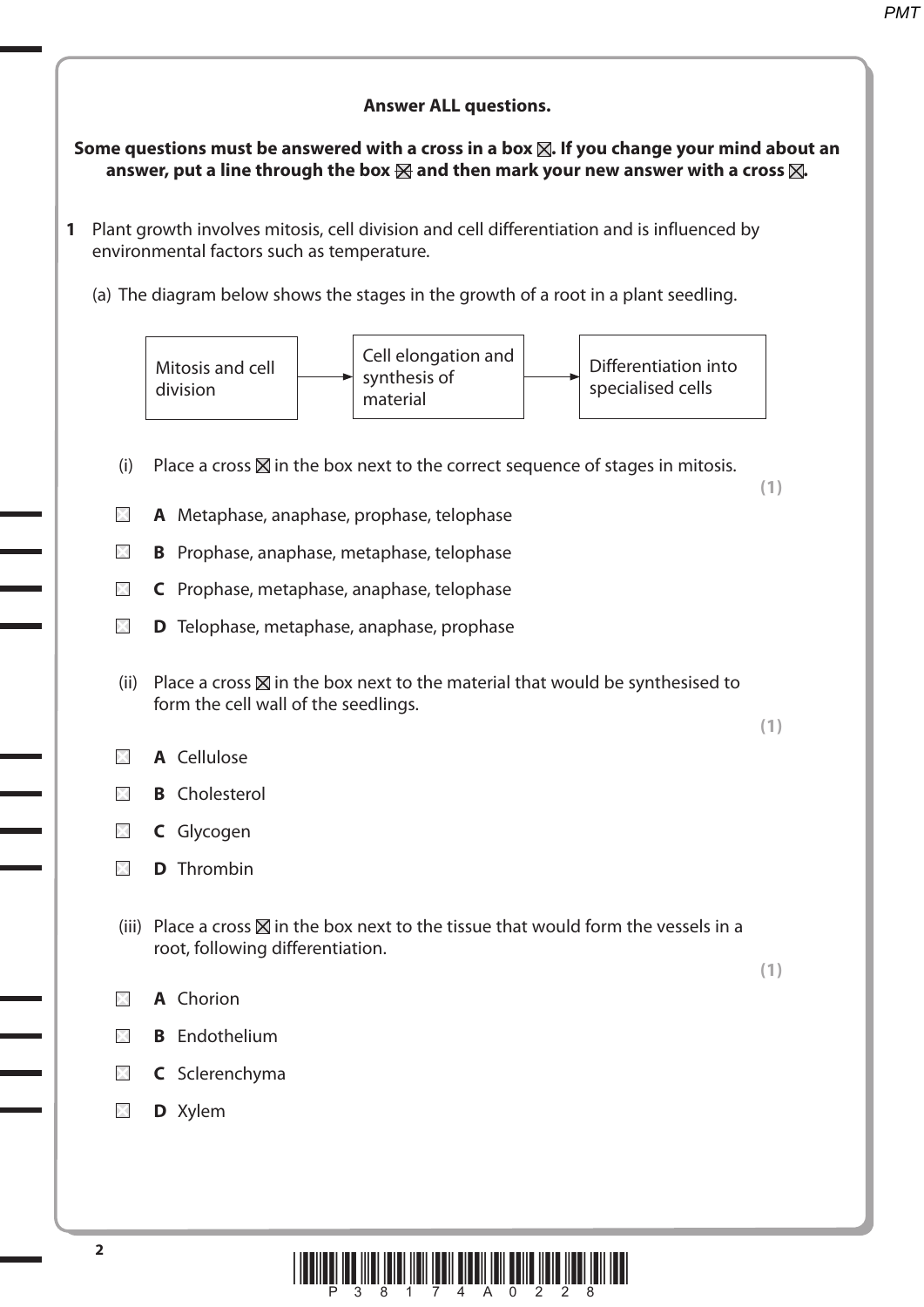(b) A student carried out an investigation into the effect of temperature on the growth of plant seedlings. The two species that she chose for the study were sea plantain, Plantago maritima and bog sedge, Kobresia simpliciuscula.

 Sets of seeds from each of these species of plant were germinated at 18 °C. As soon as they germinated, the seedlings were placed in three temperature-controlled rooms at 10 °C, 14 °C and 18 °C. They were allowed to grow for 50 days. Samples of seedlings were taken at 5-day intervals and their mean dry masses were recorded.

The results of this investigation are shown in the tables below.

|            | Mean dry mass / mg |                |                |  |
|------------|--------------------|----------------|----------------|--|
| <b>Day</b> | 10 °C              | 14 °C          | 18 °C          |  |
| 5          | 2                  | $\overline{2}$ | $\overline{2}$ |  |
| 10         | 3                  | 4              | 6              |  |
| 15         | $\overline{4}$     | 6              | 12             |  |
| 20         | 7                  | 12             | 20             |  |
| 25         | 10                 | 19             | 34             |  |
| 30         | 13                 | 25             | 47             |  |
| 35         | 17                 | 31             | 85             |  |
| 40         | 20                 | 40             | 109            |  |
| 45         | 24                 | 55             | 164            |  |
| 50         | 28                 | 80             | 210            |  |

**Table 1 – Sea plantain**

#### **Table 2 – Bog sedge**

|            | Mean dry mass / mg |                |                |  |
|------------|--------------------|----------------|----------------|--|
| <b>Day</b> | 10 °C              | 14 °C          | 18 °C          |  |
| 5          | 1                  | 1              | 1              |  |
| 10         | 1                  | 1              | 1              |  |
| 15         | 1                  | $\overline{2}$ | $\overline{2}$ |  |
| 20         | 1                  | $\overline{2}$ | $\overline{2}$ |  |
| 25         | $\overline{2}$     | $\overline{2}$ | 3              |  |
| 30         | $\overline{2}$     | 3              | 5              |  |
| 35         | $\overline{2}$     | 4              | 8              |  |
| 40         | 3                  | 5              | 12             |  |
| 45         | 4                  | 6              | 16             |  |
| 50         | 5                  | 7              | 22             |  |

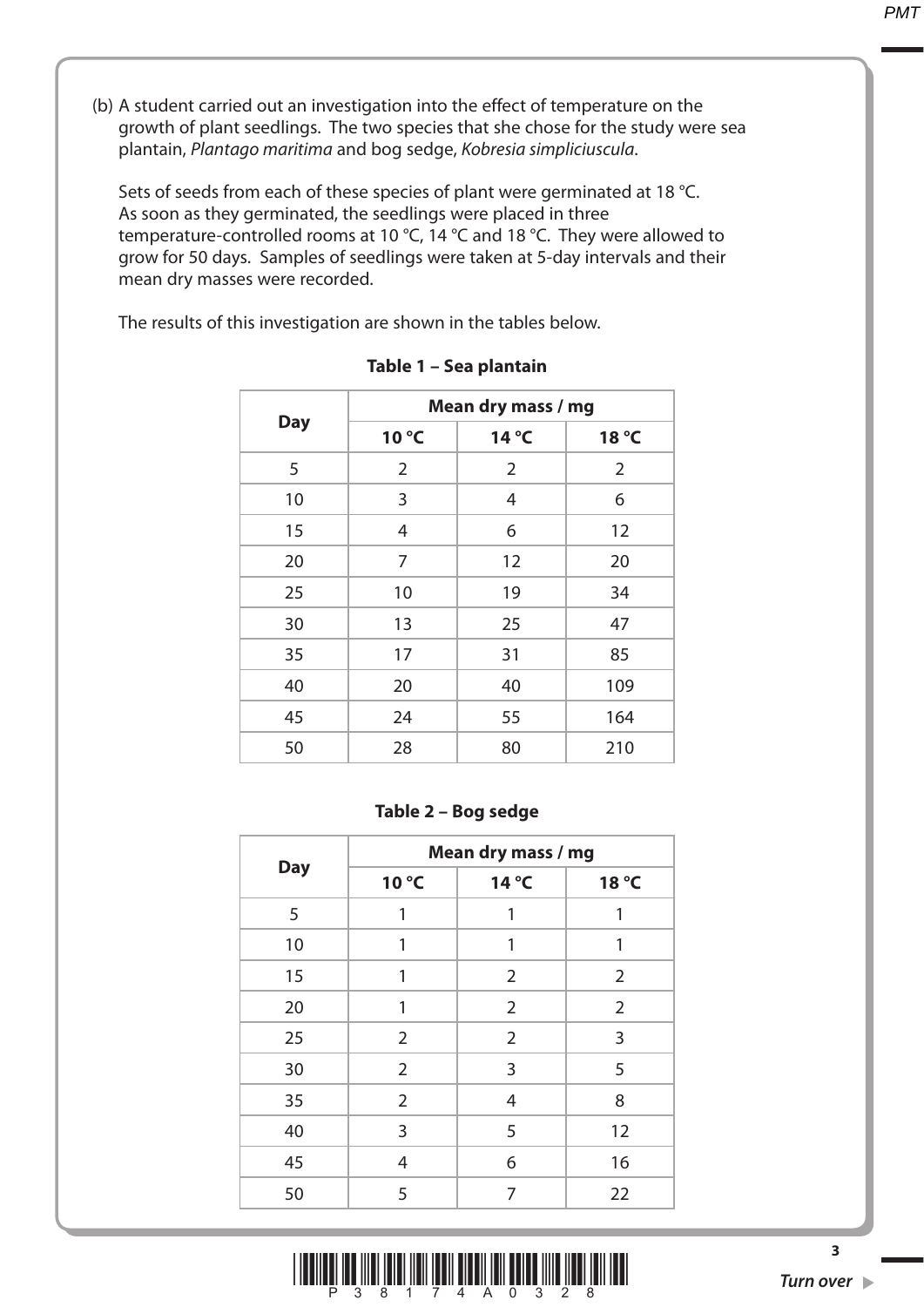Suggest how these results could be displayed in order to compare the effect  $(i)$ of temperature on the growth of seedlings of these two species.  $(3)$ (ii) Suggest why all of the seeds were germinated at 18 °C before being placed in the temperature-controlled rooms.  $(2)$  $\overline{\mathbf{4}}$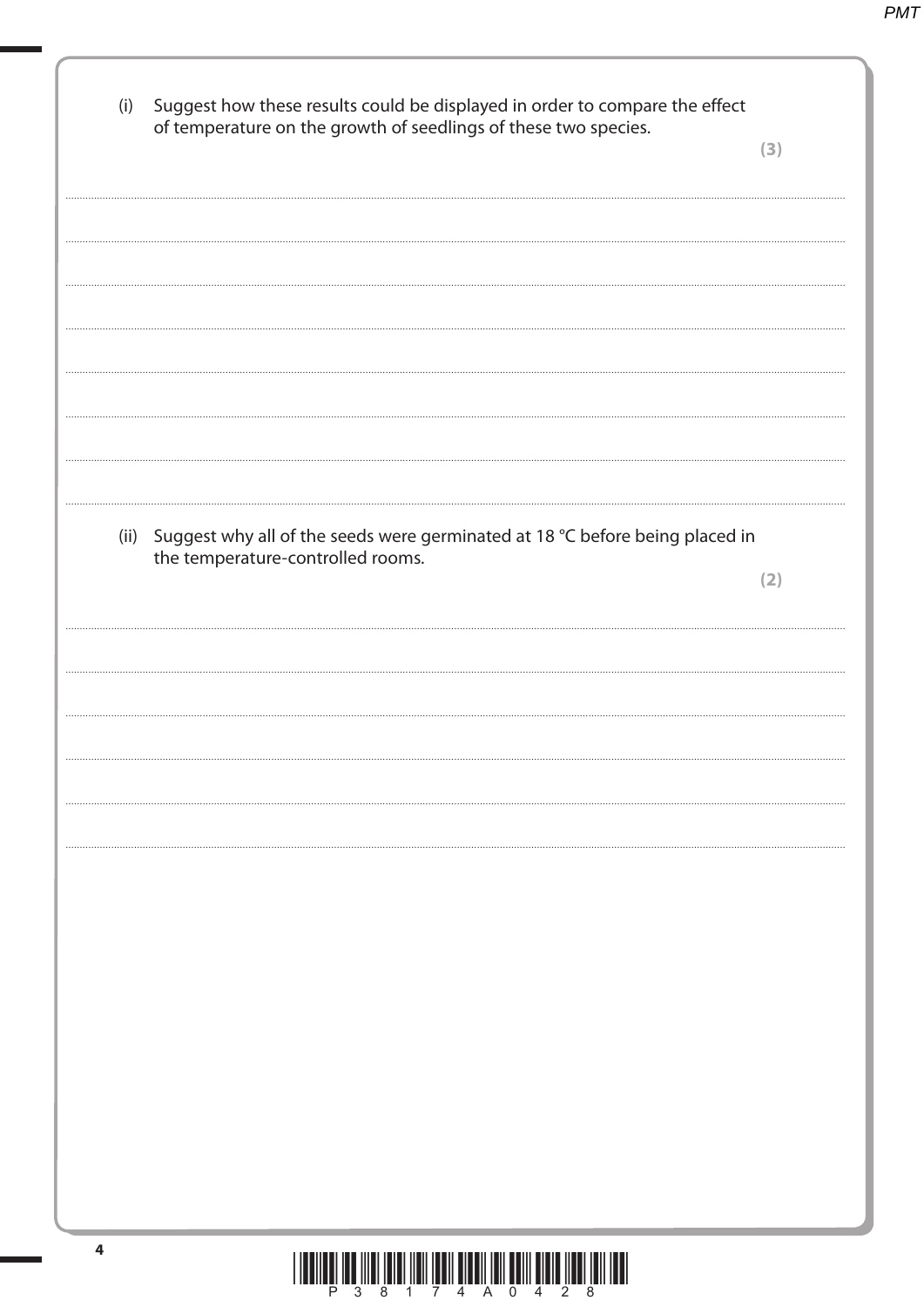| adapted for growth at a wide range of latitudes (distance from the equator).<br>Give reasons for your choice.                                                                                                                                                                                                                                                                 |     |
|-------------------------------------------------------------------------------------------------------------------------------------------------------------------------------------------------------------------------------------------------------------------------------------------------------------------------------------------------------------------------------|-----|
|                                                                                                                                                                                                                                                                                                                                                                               | (4) |
|                                                                                                                                                                                                                                                                                                                                                                               |     |
|                                                                                                                                                                                                                                                                                                                                                                               |     |
|                                                                                                                                                                                                                                                                                                                                                                               |     |
|                                                                                                                                                                                                                                                                                                                                                                               |     |
|                                                                                                                                                                                                                                                                                                                                                                               |     |
|                                                                                                                                                                                                                                                                                                                                                                               |     |
|                                                                                                                                                                                                                                                                                                                                                                               |     |
|                                                                                                                                                                                                                                                                                                                                                                               |     |
|                                                                                                                                                                                                                                                                                                                                                                               |     |
|                                                                                                                                                                                                                                                                                                                                                                               |     |
|                                                                                                                                                                                                                                                                                                                                                                               |     |
|                                                                                                                                                                                                                                                                                                                                                                               |     |
|                                                                                                                                                                                                                                                                                                                                                                               |     |
|                                                                                                                                                                                                                                                                                                                                                                               |     |
|                                                                                                                                                                                                                                                                                                                                                                               |     |
|                                                                                                                                                                                                                                                                                                                                                                               |     |
| (Total for Question 1 = 12 marks)                                                                                                                                                                                                                                                                                                                                             |     |
|                                                                                                                                                                                                                                                                                                                                                                               |     |
|                                                                                                                                                                                                                                                                                                                                                                               |     |
|                                                                                                                                                                                                                                                                                                                                                                               |     |
|                                                                                                                                                                                                                                                                                                                                                                               |     |
|                                                                                                                                                                                                                                                                                                                                                                               |     |
|                                                                                                                                                                                                                                                                                                                                                                               |     |
|                                                                                                                                                                                                                                                                                                                                                                               |     |
|                                                                                                                                                                                                                                                                                                                                                                               |     |
|                                                                                                                                                                                                                                                                                                                                                                               |     |
|                                                                                                                                                                                                                                                                                                                                                                               |     |
|                                                                                                                                                                                                                                                                                                                                                                               |     |
|                                                                                                                                                                                                                                                                                                                                                                               |     |
|                                                                                                                                                                                                                                                                                                                                                                               |     |
|                                                                                                                                                                                                                                                                                                                                                                               |     |
|                                                                                                                                                                                                                                                                                                                                                                               |     |
|                                                                                                                                                                                                                                                                                                                                                                               |     |
|                                                                                                                                                                                                                                                                                                                                                                               |     |
|                                                                                                                                                                                                                                                                                                                                                                               |     |
|                                                                                                                                                                                                                                                                                                                                                                               |     |
|                                                                                                                                                                                                                                                                                                                                                                               |     |
|                                                                                                                                                                                                                                                                                                                                                                               |     |
|                                                                                                                                                                                                                                                                                                                                                                               |     |
| $\begin{array}{c} \hbox{  l  l  } \hbox{  l  } \hbox{  l  } \hbox{  l  } \hbox{  l  } \hbox{  l  } \hbox{  l  } \hbox{  l  } \hbox{  l  } \hbox{  l  } \hbox{  l  } \hbox{  l  } \hbox{  l  } \hbox{  l  } \hbox{  l  } \hbox{  l  } \hbox{  l  } \hbox{  l  } \hbox{  l  } \hbox{  l  } \hbox{  l  } \hbox{  l  } \hbox{  l  } \hbox{  l  } \hbox{  l  } \hbox{  l  } \hbox$ |     |

1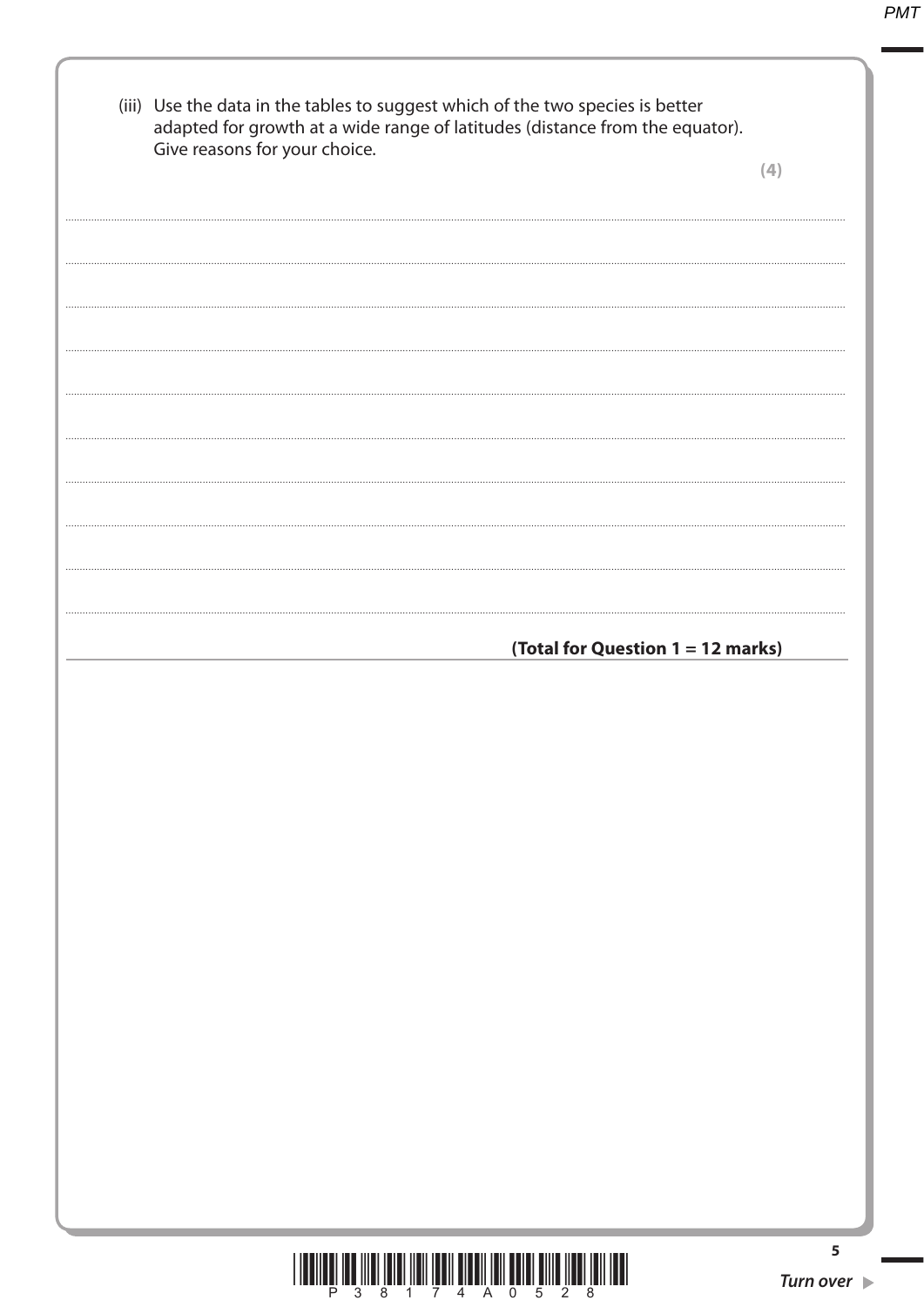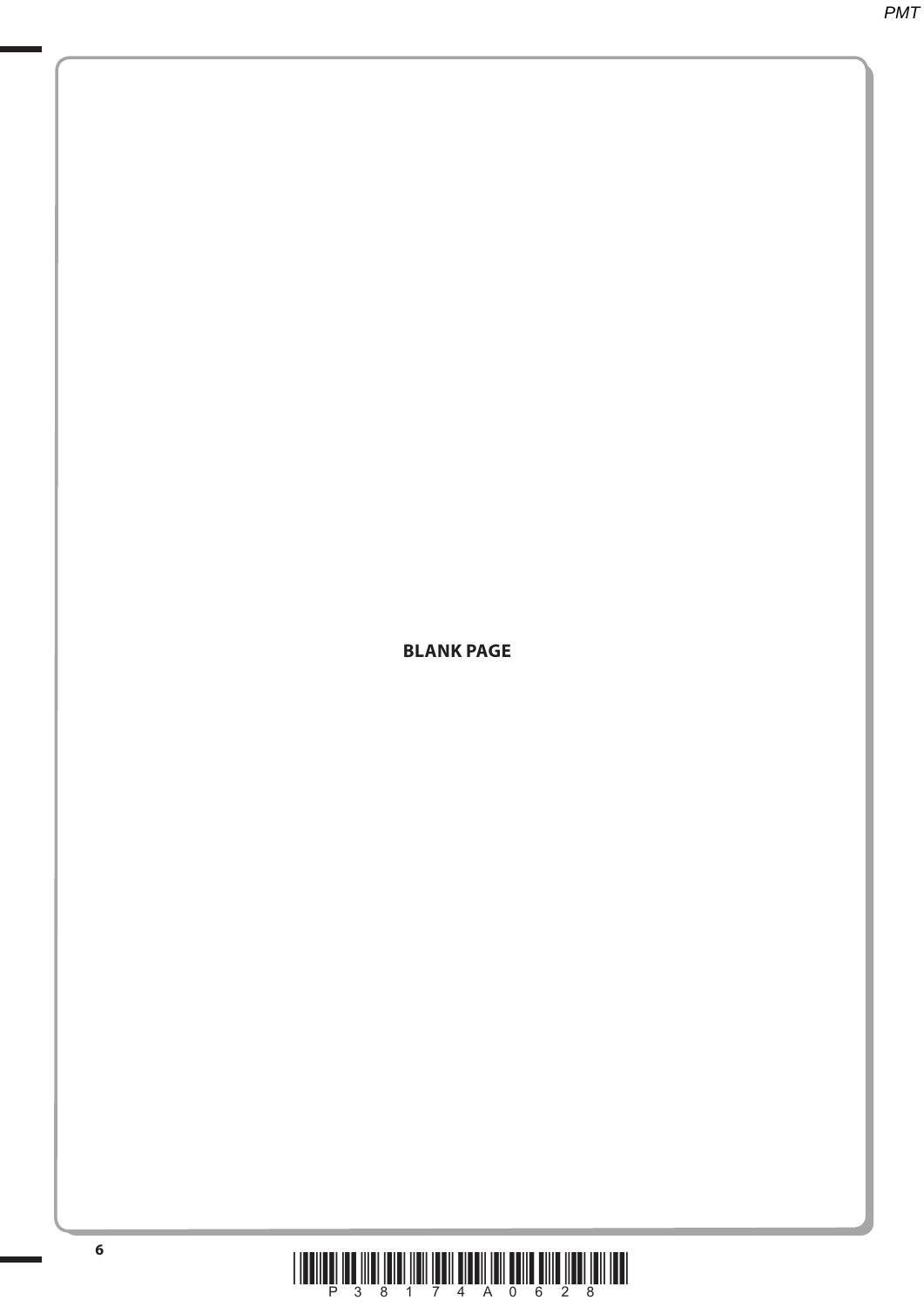2 Many scientists think there is a link between global warming and increased levels of carbon dioxide and methane in the upper atmosphere. Most organisms are found in regions where the temperature range is between 0 °C and 40 °C at the Earth's surface. (a) (i) Suggest why temperatures below 0 °C or above 40 °C would be unsuitable for most organisms.  $(2)$ (ii) Explain how this range of temperatures has been maintained by the presence of carbon dioxide and methane in the upper atmosphere.  $(3)$  $\overline{7}$ <u>ANTI INTI NITI INTI NI NITI ILI NI TITULI INTI ILI NI NITI ILI NI NITI ILI NI NITI ILI NI NITI ILI NI NITI ILI</u>

 $P = 3$   $3$   $8$   $1$   $7$   $4$   $4$   $8$   $0$   $7$   $2$   $8$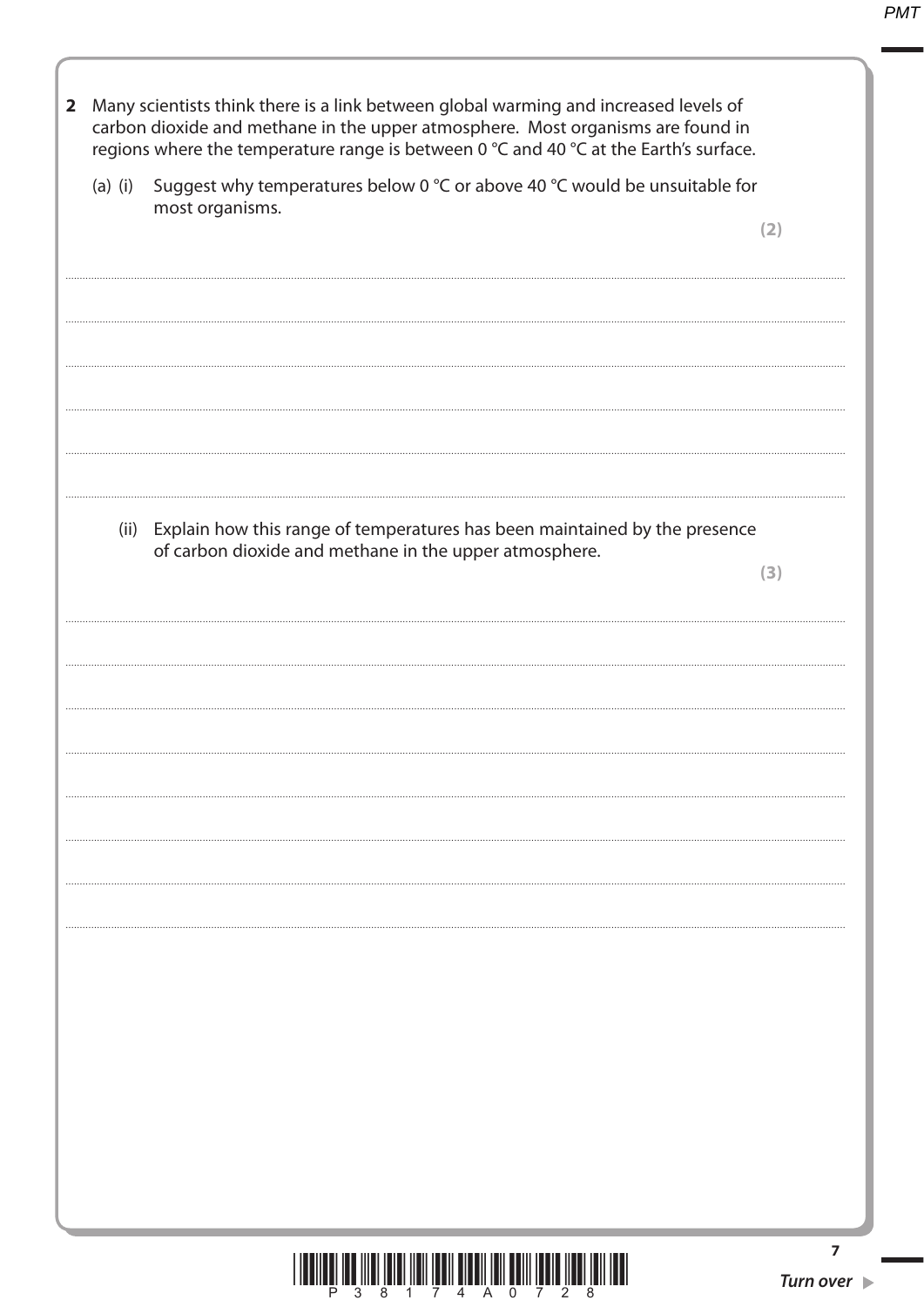(iii) Place a tick  $(\checkmark)$  in the box in each row to indicate whether each technique could provide evidence of climate change having occurred in the past.

**(2)**

| <b>Technique</b>         | <b>Could provide</b><br>evidence | <b>Would not provide</b><br>evidence |
|--------------------------|----------------------------------|--------------------------------------|
| Amniocentesis            |                                  |                                      |
| Dendrochronology         |                                  |                                      |
| Peat-bog pollen analysis |                                  |                                      |
| Potassium-argon dating   |                                  |                                      |

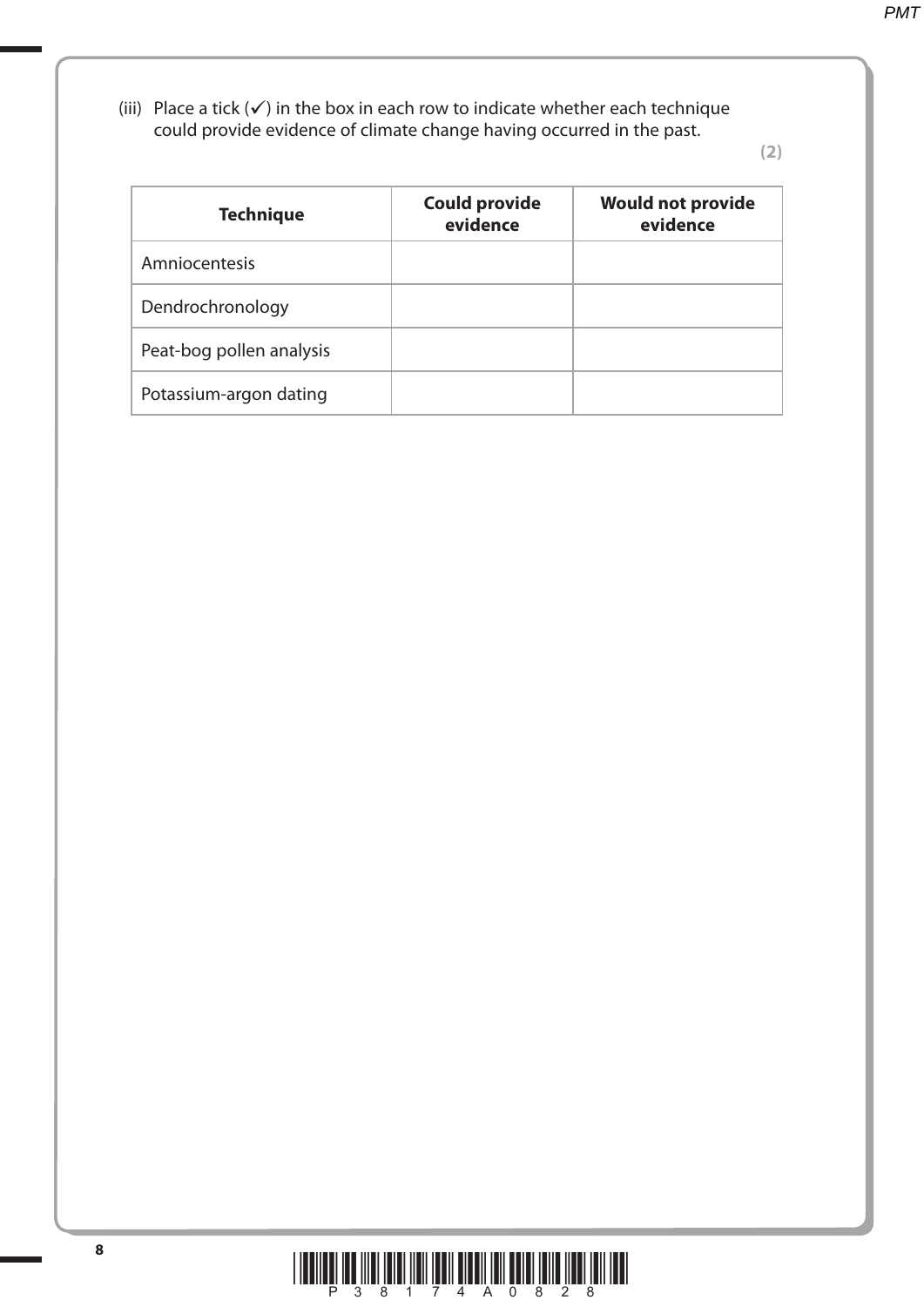| Suggest why these scientists do not agree that a reduction in the use of fossil fuels |                                   |     |
|---------------------------------------------------------------------------------------|-----------------------------------|-----|
| will prevent further global warming.                                                  |                                   | (6) |
|                                                                                       |                                   |     |
|                                                                                       |                                   |     |
|                                                                                       |                                   |     |
|                                                                                       |                                   |     |
|                                                                                       |                                   |     |
|                                                                                       |                                   |     |
|                                                                                       |                                   |     |
|                                                                                       |                                   |     |
|                                                                                       |                                   |     |
|                                                                                       |                                   |     |
|                                                                                       |                                   |     |
|                                                                                       |                                   |     |
|                                                                                       |                                   |     |
|                                                                                       |                                   |     |
|                                                                                       |                                   |     |
|                                                                                       |                                   |     |
|                                                                                       |                                   |     |
|                                                                                       |                                   |     |
|                                                                                       |                                   |     |
|                                                                                       |                                   |     |
|                                                                                       |                                   |     |
|                                                                                       |                                   |     |
|                                                                                       |                                   |     |
|                                                                                       |                                   |     |
|                                                                                       |                                   |     |
|                                                                                       |                                   |     |
|                                                                                       | (Total for Question 2 = 13 marks) |     |
|                                                                                       |                                   |     |
|                                                                                       |                                   |     |
|                                                                                       |                                   |     |
|                                                                                       |                                   |     |
|                                                                                       |                                   |     |
|                                                                                       |                                   |     |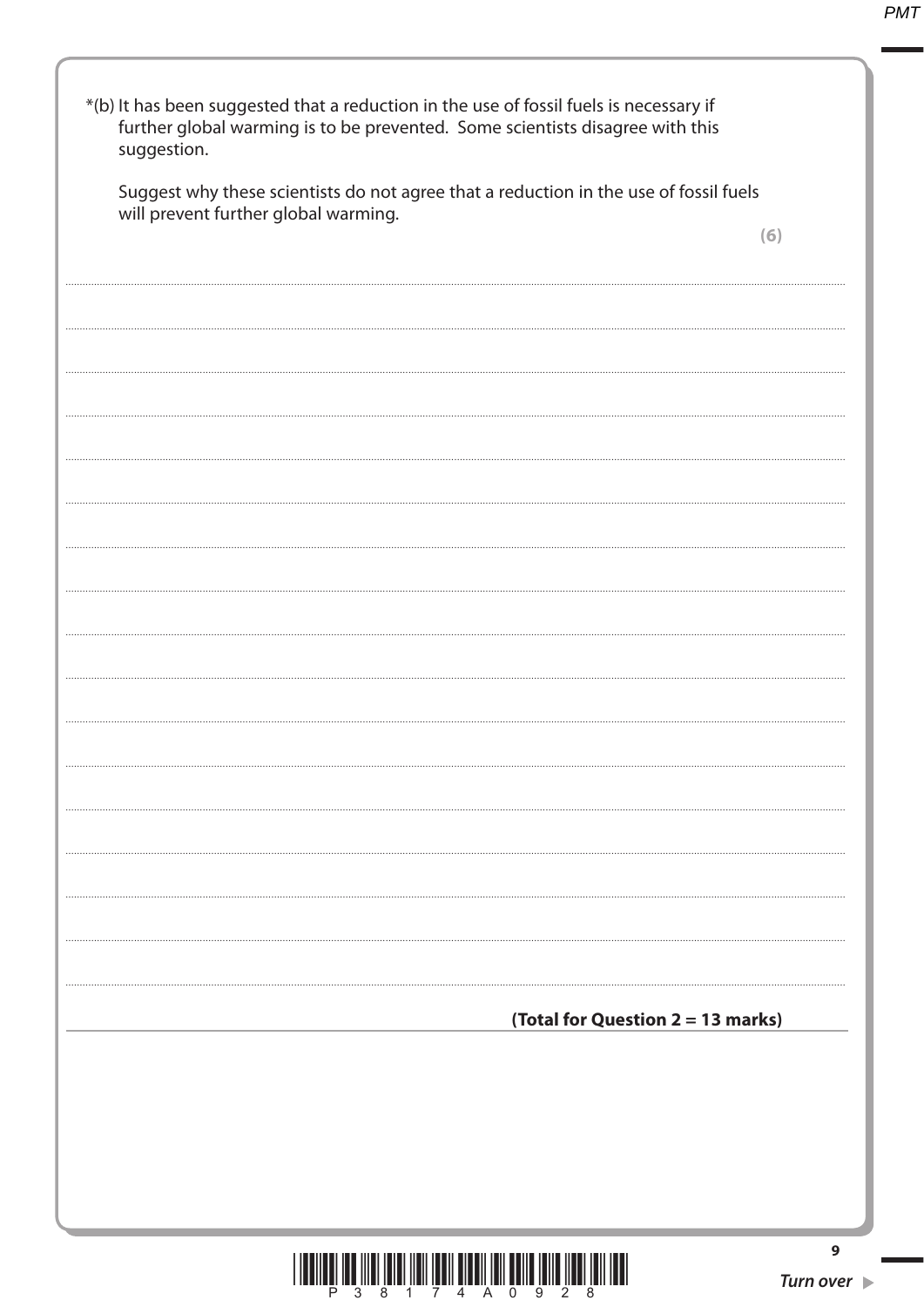

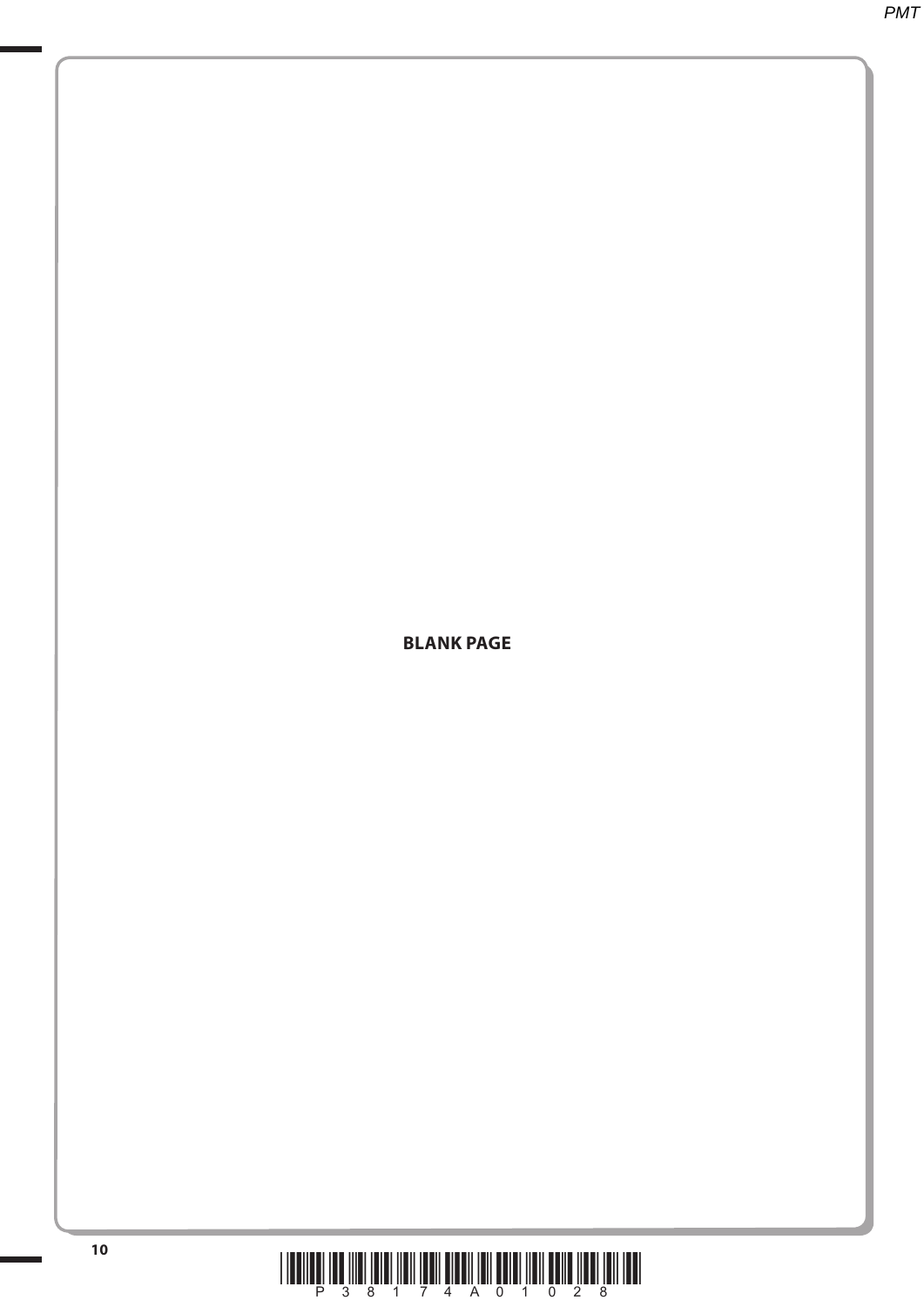**3** Following the extraction of coal from the ground in the United Kingdom, the unwanted material was usually deposited in large heaps known as bings. Most of the material in a bing is shale fragments composed of minerals and clay.

 There have been a number of studies of the colonisation and the development of plant communities on bings. In these studies, the approximate age of the bing can be estimated by reference to the type of plant community growing on the bing. This is shown in the table below.

| <b>Type of plant community</b>       | Approximate age of bing / years |
|--------------------------------------|---------------------------------|
| Lichens and mosses                   | $3 - 15$                        |
| Grasses and small herbs              | $15 - 40$                       |
| Grasses, small herbs and large herbs | $40 - 70$                       |
| Small trees and shrubs               | $60 - 80$                       |
| Large trees, small trees and shrubs  | $80 -$ more than 100            |

- (a) Place a cross  $\boxtimes$  in the box next to the mineral ion that would need to be present if plants, such as grasses and herbs, are to grow successfully on a bing.
	- **A** Copper
	- **B** Nitrates
	- **C** Sodium
	- **D** Sulphites
- (b) Place a cross  $\boxtimes$  in the box that describes the gradual change in the type of plant community growing on a bing.
	- **A** Endemism
	- **B** Evolution
	- **C** Phylogeny
	- **D** Succession



**(1)**

**(1)**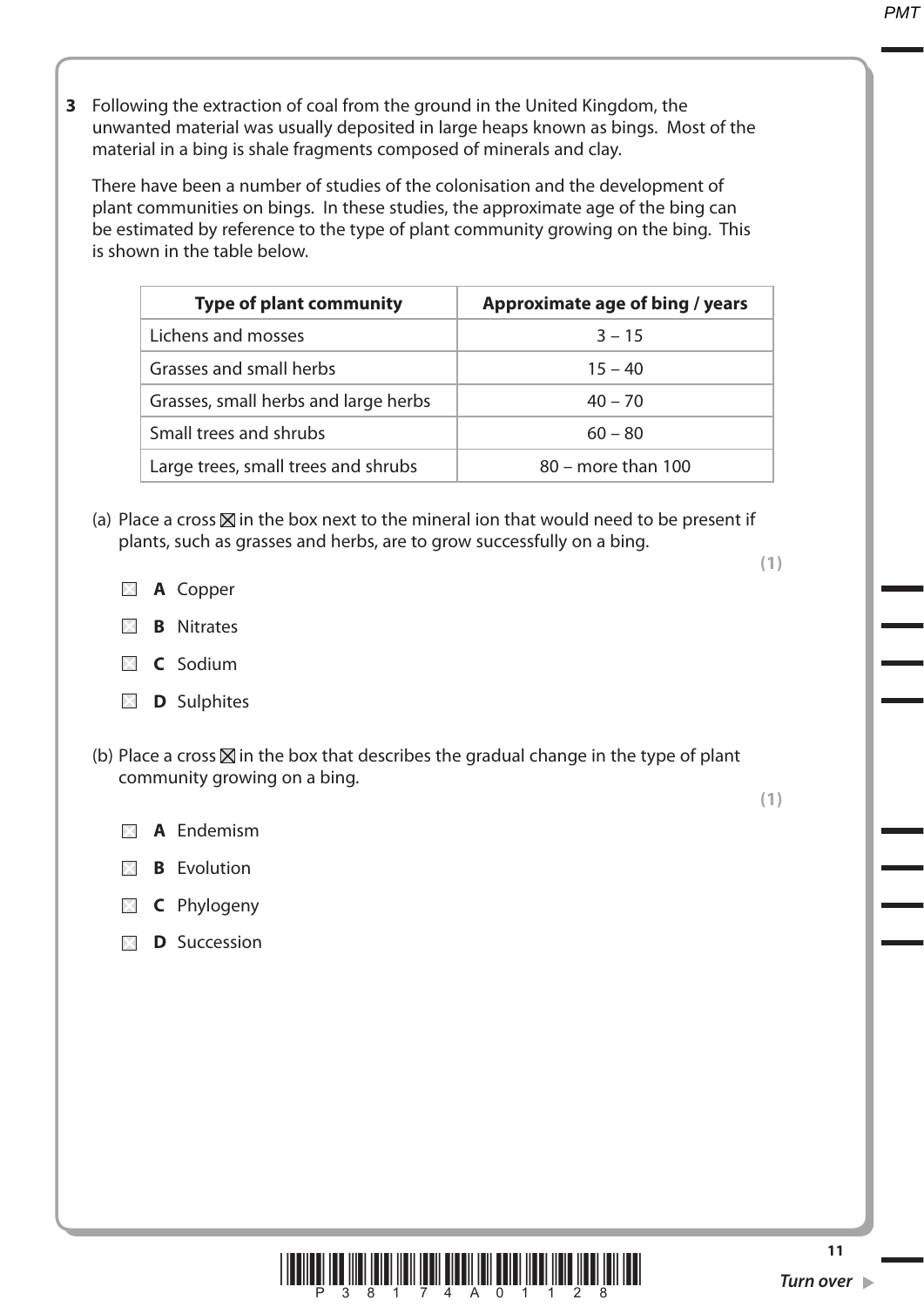| community growing on a bing changes over time.                                                                                        | (5) |
|---------------------------------------------------------------------------------------------------------------------------------------|-----|
|                                                                                                                                       |     |
|                                                                                                                                       |     |
|                                                                                                                                       |     |
|                                                                                                                                       |     |
|                                                                                                                                       |     |
|                                                                                                                                       |     |
|                                                                                                                                       |     |
|                                                                                                                                       |     |
|                                                                                                                                       |     |
|                                                                                                                                       |     |
|                                                                                                                                       |     |
|                                                                                                                                       |     |
|                                                                                                                                       |     |
|                                                                                                                                       |     |
|                                                                                                                                       |     |
|                                                                                                                                       |     |
|                                                                                                                                       |     |
|                                                                                                                                       |     |
|                                                                                                                                       |     |
|                                                                                                                                       |     |
|                                                                                                                                       |     |
|                                                                                                                                       |     |
|                                                                                                                                       |     |
|                                                                                                                                       |     |
|                                                                                                                                       |     |
|                                                                                                                                       |     |
|                                                                                                                                       |     |
|                                                                                                                                       |     |
|                                                                                                                                       |     |
|                                                                                                                                       |     |
|                                                                                                                                       |     |
| $12$<br><u>TI ILE III II TULI III II TELEVISI TULI II TELEVISI II TELEVISI II TELEVISI II TELEVISI II TELEVISI II TELEVI</u><br>IIIII |     |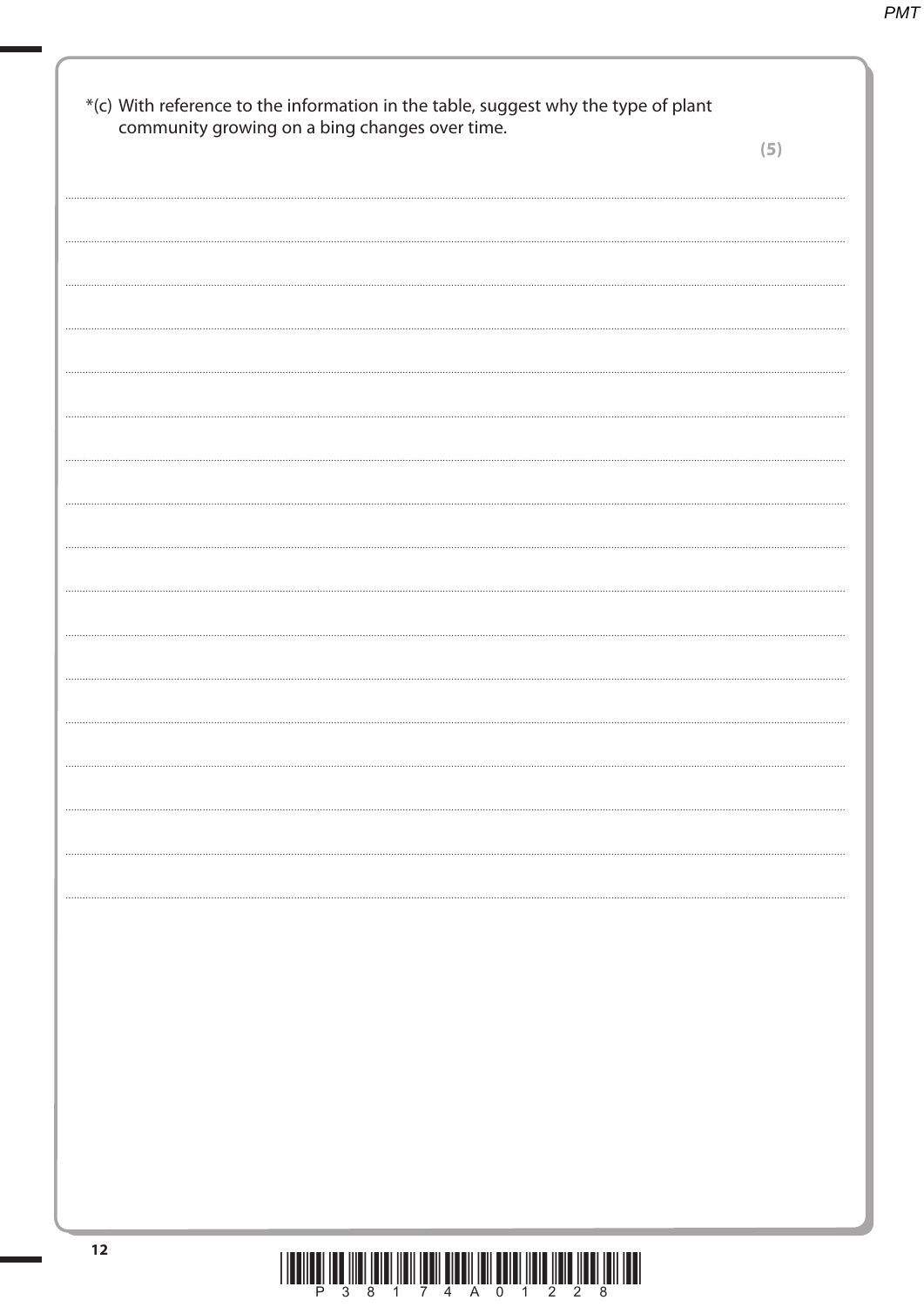| (4)                               |
|-----------------------------------|
|                                   |
|                                   |
|                                   |
|                                   |
|                                   |
|                                   |
|                                   |
|                                   |
|                                   |
|                                   |
|                                   |
|                                   |
|                                   |
|                                   |
| (Total for Question 3 = 11 marks) |
|                                   |
|                                   |
|                                   |
|                                   |
|                                   |
|                                   |
|                                   |
|                                   |
|                                   |
|                                   |
|                                   |
|                                   |
|                                   |
|                                   |
|                                   |
|                                   |
|                                   |
|                                   |

1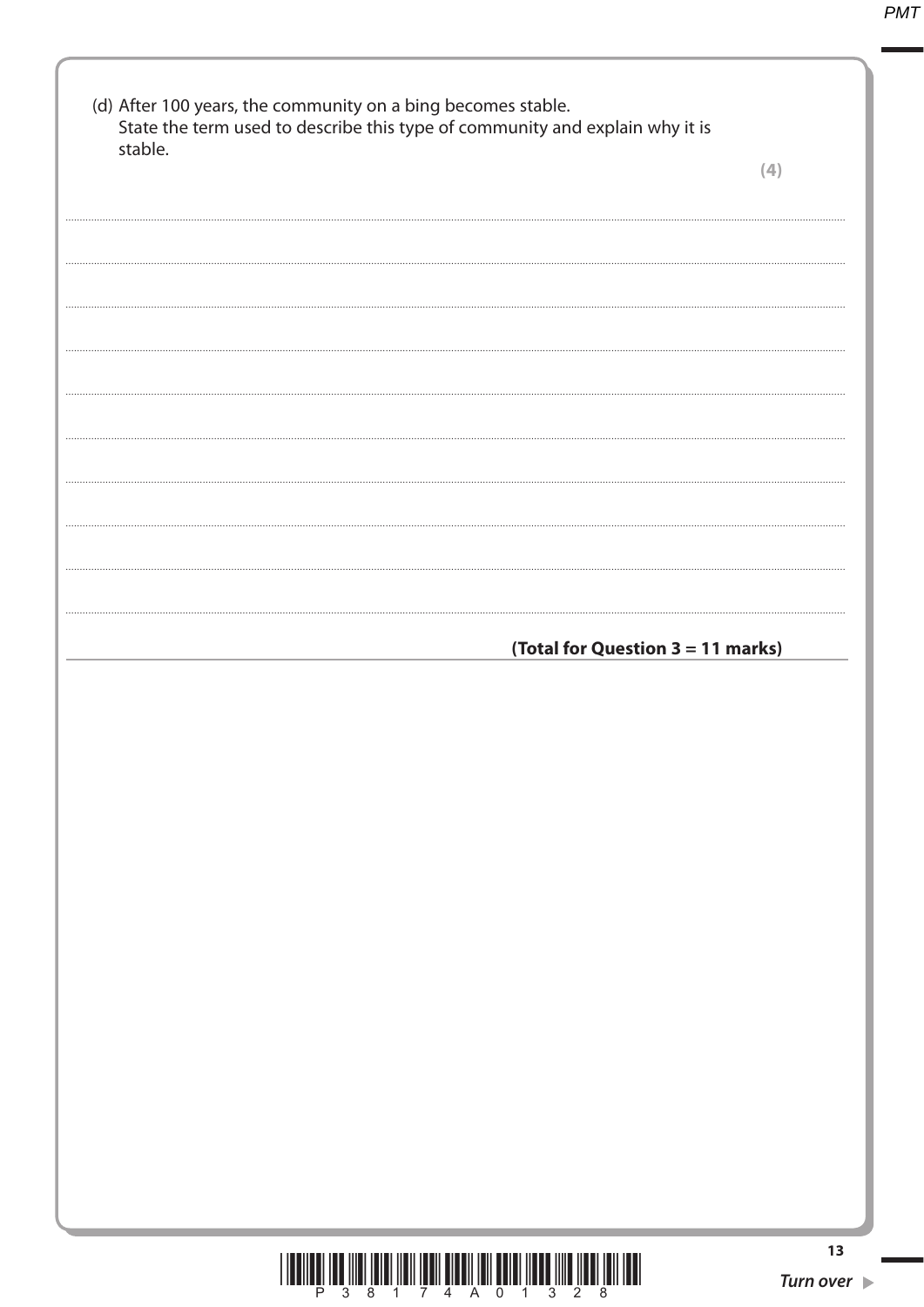| 4 |             | Muscle contraction in mammals involves two fibrous proteins, actin and myosin.<br>These slide over each other to reduce the length of the muscle.         |     |
|---|-------------|-----------------------------------------------------------------------------------------------------------------------------------------------------------|-----|
|   |             | (a) State two differences between fibrous proteins, such as actin and myosin, and                                                                         |     |
|   |             | globular proteins, such as enzymes.                                                                                                                       | (2) |
|   |             |                                                                                                                                                           |     |
|   |             |                                                                                                                                                           |     |
| 2 |             |                                                                                                                                                           |     |
|   |             | (b) During the first few hours after the death of a mammal, the muscles undergo a<br>characteristic contraction known as rigor mortis.                    |     |
|   | (i)         | Place a cross $\boxtimes$ in the box next to the factor that might influence the rate of<br>progress of rigor mortis in a muscle immediately after death. | (1) |
|   | $\boxtimes$ | A Degree of decomposition of the muscle                                                                                                                   |     |
|   | X           | <b>B</b> Oxygen concentration of the atmosphere                                                                                                           |     |
|   | $\times$    | C Presence of drugs in the body                                                                                                                           |     |
|   | $\times$    | <b>D</b> Presence of egg laying insects                                                                                                                   |     |
|   | (ii)        | Suggest two environmental factors that influence the rate of progress of rigor<br>mortis in a muscle immediately after death.                             |     |
|   |             |                                                                                                                                                           | (2) |
|   |             |                                                                                                                                                           |     |
|   |             |                                                                                                                                                           |     |
|   |             |                                                                                                                                                           |     |
|   |             |                                                                                                                                                           |     |
|   |             |                                                                                                                                                           |     |
|   |             |                                                                                                                                                           |     |
|   |             |                                                                                                                                                           |     |
|   |             |                                                                                                                                                           |     |
|   |             |                                                                                                                                                           |     |
|   |             |                                                                                                                                                           |     |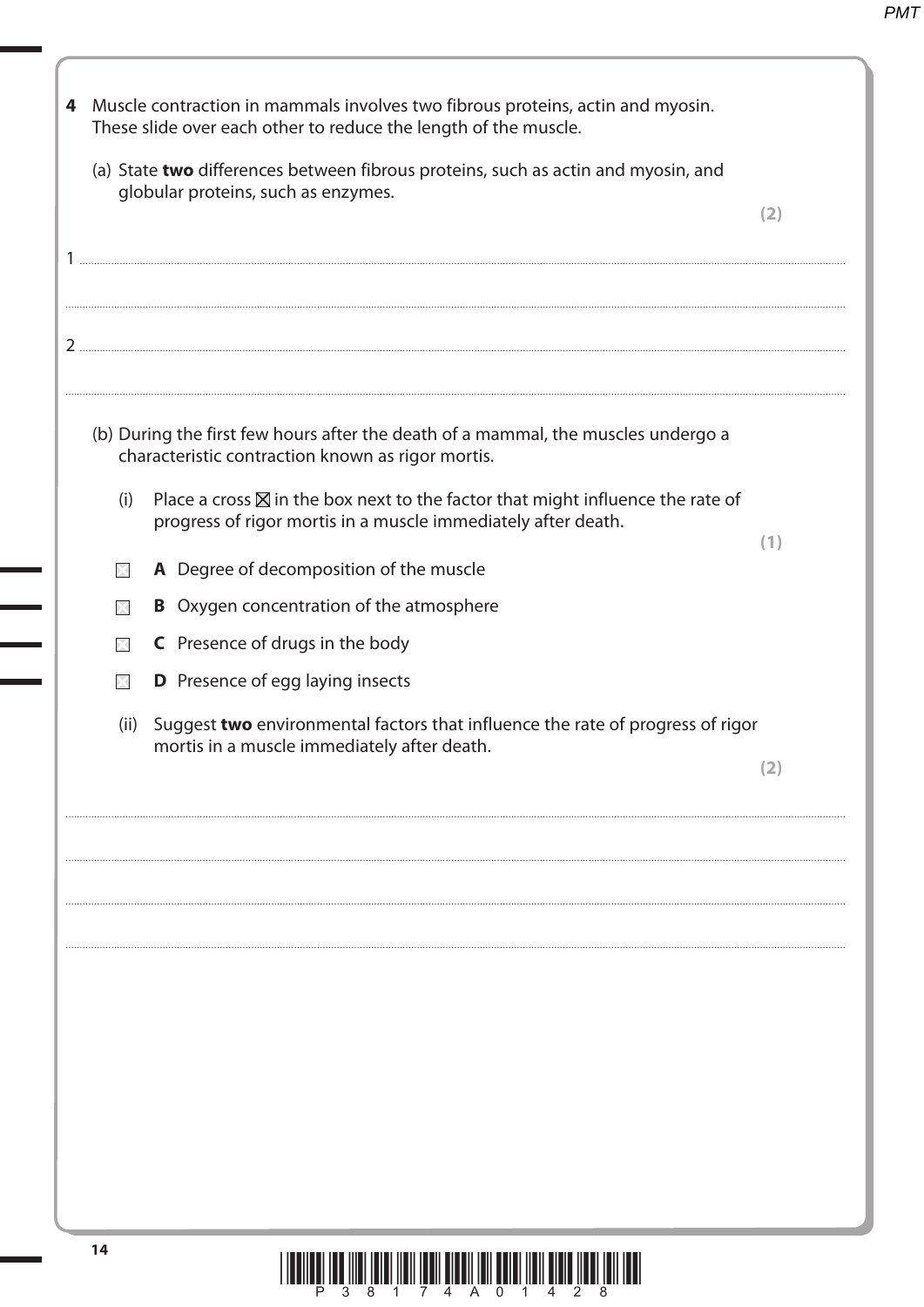

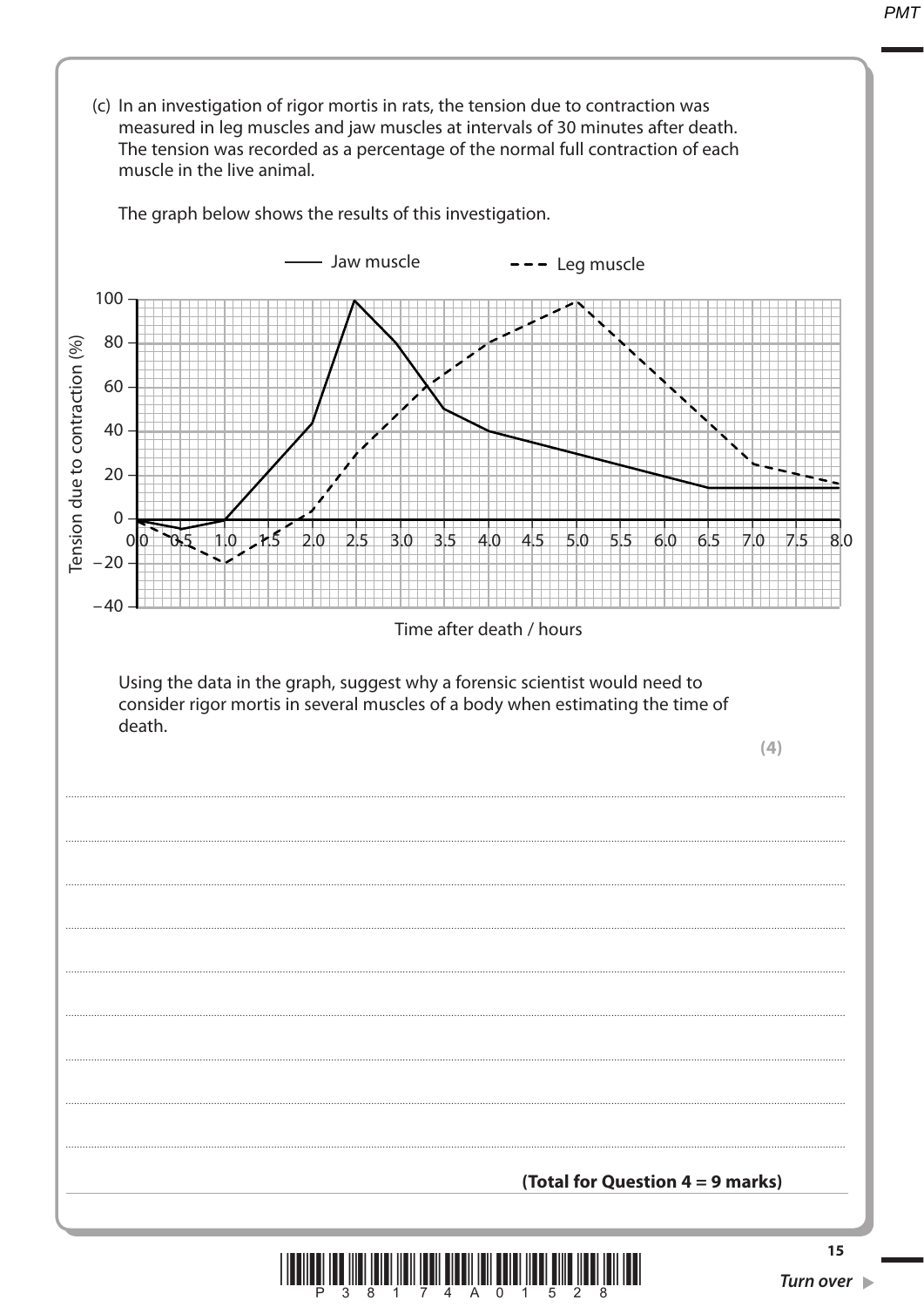

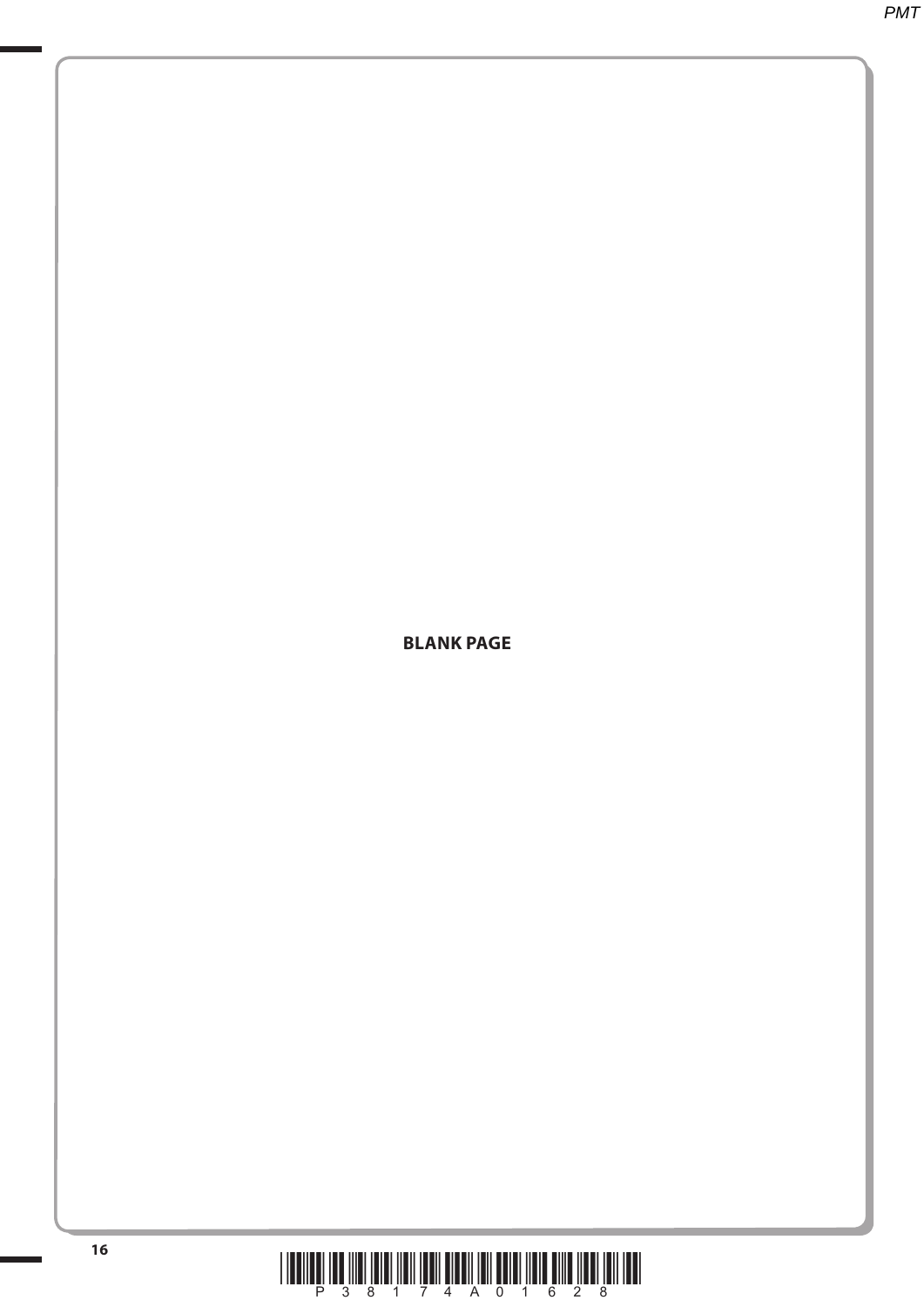| 5 |          | The skin has an important role in protecting the body from infection by pathogenic<br>bacteria. Human skin has a community of microorganisms, called the skin flora, living<br>on it. Most of these microorganisms are harmless bacteria that feed on dead skin<br>cells and secretions. |                 |
|---|----------|------------------------------------------------------------------------------------------------------------------------------------------------------------------------------------------------------------------------------------------------------------------------------------------|-----------------|
|   |          | (a) (i) State two ways in which the skin flora can help to protect a person from<br>infection by pathogenic bacteria.                                                                                                                                                                    |                 |
|   |          |                                                                                                                                                                                                                                                                                          | (2)             |
|   | 1        |                                                                                                                                                                                                                                                                                          |                 |
|   |          |                                                                                                                                                                                                                                                                                          |                 |
|   | 2        |                                                                                                                                                                                                                                                                                          |                 |
|   |          | (ii) Place a cross $\boxtimes$ next to the part of the skin that forms a physical barrier<br>against infection by pathogenic bacteria.                                                                                                                                                   |                 |
|   | $\times$ | A Epidermis                                                                                                                                                                                                                                                                              | (1)             |
|   | $\times$ | <b>B</b> Erector pili                                                                                                                                                                                                                                                                    |                 |
|   | $\times$ | <b>C</b> Malpighian layer                                                                                                                                                                                                                                                                |                 |
|   | $\times$ | <b>D</b> Sebaceous gland                                                                                                                                                                                                                                                                 |                 |
|   |          | (b) Influenza (flu) is caused by a virus.<br>Sometimes antibiotics are used as part of the treatment for a person with influenza.                                                                                                                                                        |                 |
|   |          | Suggest why antibiotics may be used as part of the treatment for influenza.                                                                                                                                                                                                              | (2)             |
|   |          |                                                                                                                                                                                                                                                                                          |                 |
|   |          |                                                                                                                                                                                                                                                                                          |                 |
|   |          |                                                                                                                                                                                                                                                                                          |                 |
|   |          |                                                                                                                                                                                                                                                                                          |                 |
|   |          |                                                                                                                                                                                                                                                                                          |                 |
|   |          |                                                                                                                                                                                                                                                                                          |                 |
|   |          |                                                                                                                                                                                                                                                                                          |                 |
|   |          |                                                                                                                                                                                                                                                                                          |                 |
|   |          |                                                                                                                                                                                                                                                                                          |                 |
|   |          |                                                                                                                                                                                                                                                                                          |                 |
|   |          |                                                                                                                                                                                                                                                                                          |                 |
|   |          |                                                                                                                                                                                                                                                                                          |                 |
|   |          |                                                                                                                                                                                                                                                                                          | 17<br>Turn over |
|   |          |                                                                                                                                                                                                                                                                                          |                 |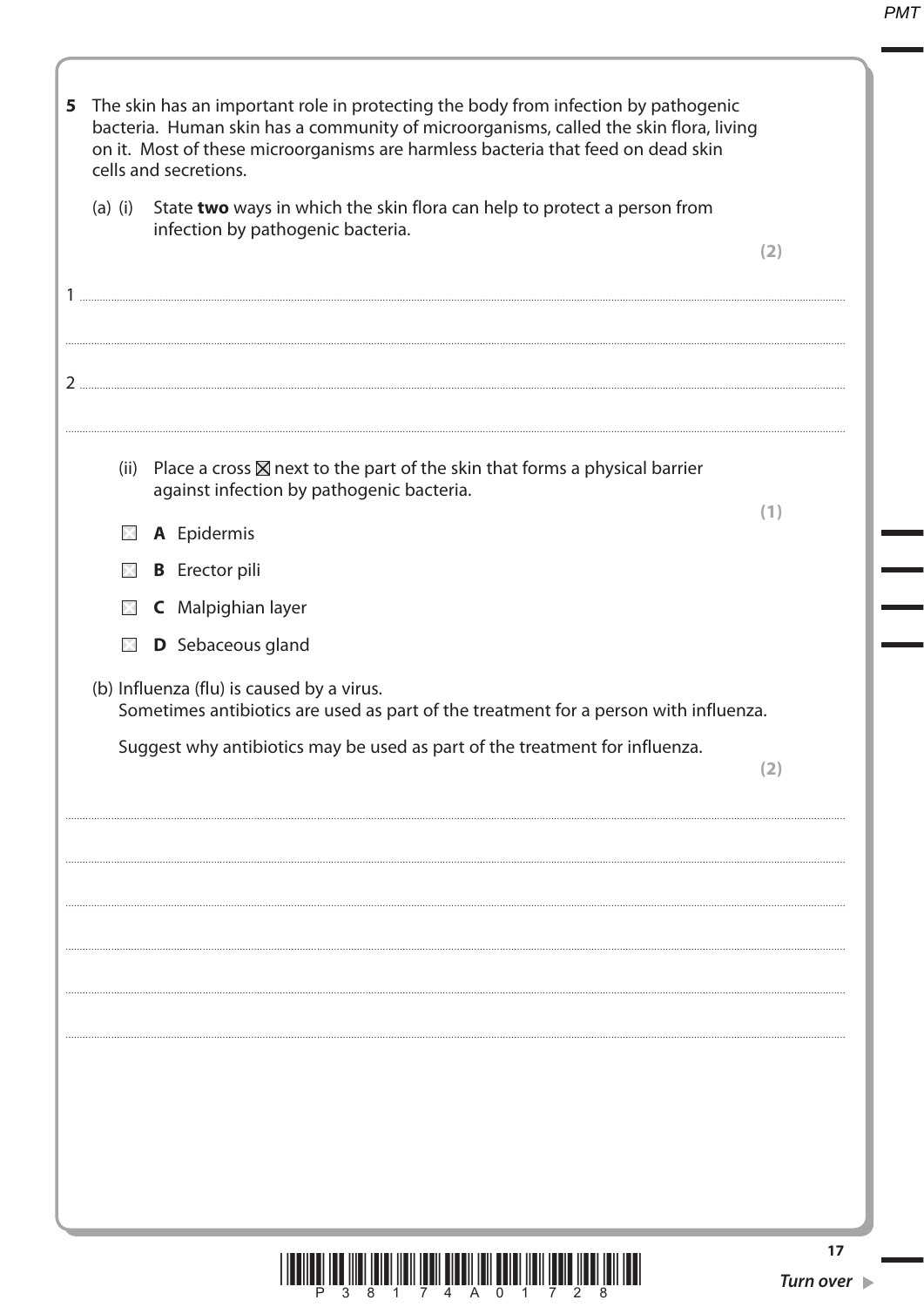(c) The overuse of antibiotics is causing concern. The table below shows the number of prescriptions for antibiotics per 10 000 population in the USA, given during treatment for influenza, from 2000 to 2006.

| Year | <b>Number of prescriptions per 10 000</b><br>population |
|------|---------------------------------------------------------|
| 2000 | 226                                                     |
| 2002 | 164                                                     |
| 2004 | 172                                                     |
| 2006 | 142                                                     |

(i) Calculate the overall percentage reduction in the number of prescriptions per 10 000 population in the USA from 2000 to 2006. Show your working.

| (ii) The target set by health authorities in the USA for the number of prescriptions<br>per 10 000 population by 2012 is 128, an overall reduction of 43.4% since<br>2000.                                                          |
|-------------------------------------------------------------------------------------------------------------------------------------------------------------------------------------------------------------------------------------|
| $\epsilon$ . The set of the set of the set of the set of the set of the set of the set of the set of the set of the set of the set of the set of the set of the set of the set of the set of the set of the set of the set of the s |

Suggest whether this target will be achieved. Give an explanation for your answer.

 $(3)$ 

 $(2)$ 

3 8 1 7 4 A 0 1 8 2 8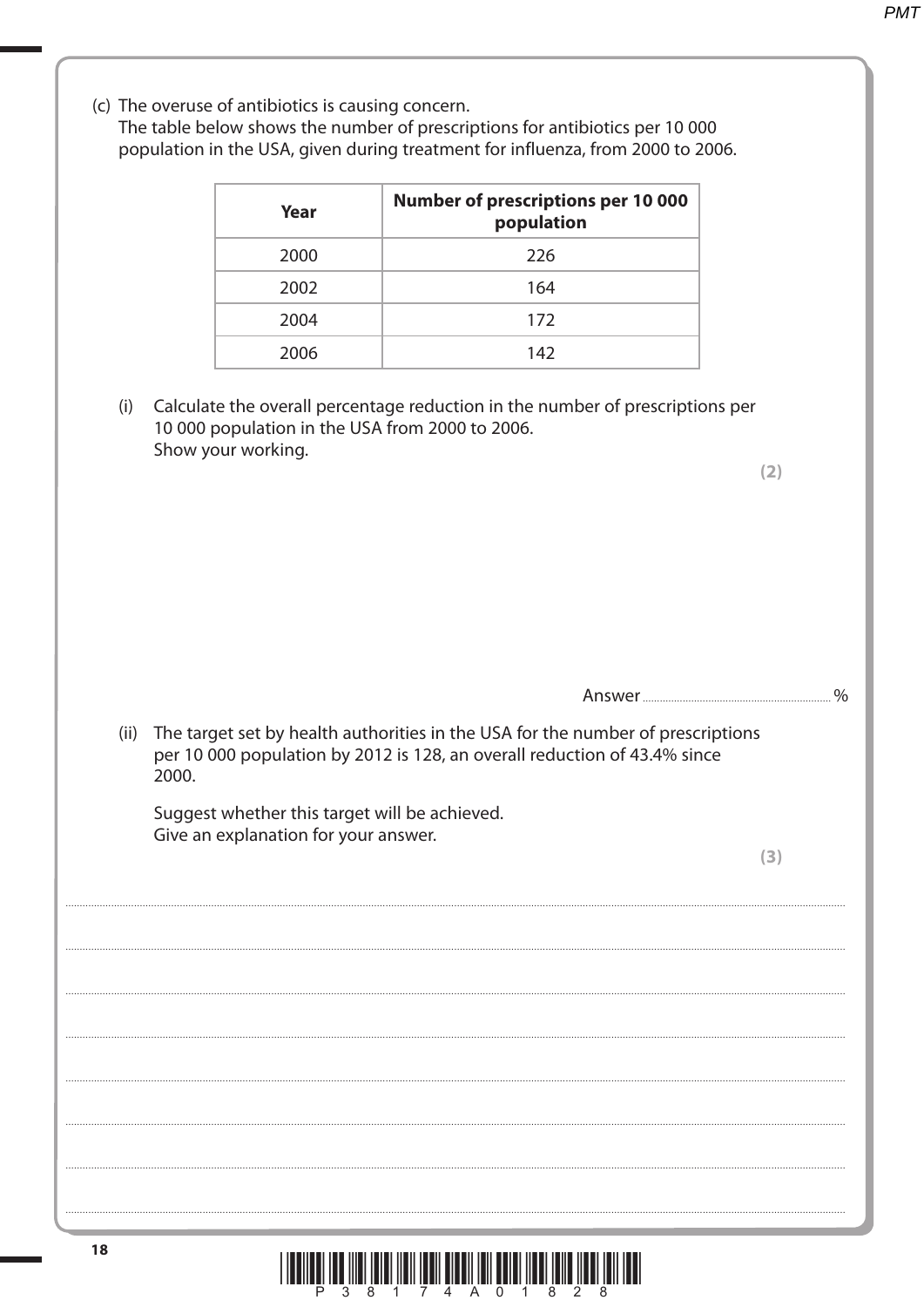| (iii) Suggest why health authorities in the USA are encouraging the reduction in<br>the number of prescriptions of antibiotics. |           |  |  |  |  |  |
|---------------------------------------------------------------------------------------------------------------------------------|-----------|--|--|--|--|--|
|                                                                                                                                 | (2)       |  |  |  |  |  |
|                                                                                                                                 |           |  |  |  |  |  |
|                                                                                                                                 |           |  |  |  |  |  |
|                                                                                                                                 |           |  |  |  |  |  |
|                                                                                                                                 |           |  |  |  |  |  |
|                                                                                                                                 |           |  |  |  |  |  |
| (Total for Question 5 = 12 marks)                                                                                               |           |  |  |  |  |  |
|                                                                                                                                 |           |  |  |  |  |  |
|                                                                                                                                 |           |  |  |  |  |  |
|                                                                                                                                 |           |  |  |  |  |  |
|                                                                                                                                 |           |  |  |  |  |  |
|                                                                                                                                 |           |  |  |  |  |  |
|                                                                                                                                 |           |  |  |  |  |  |
|                                                                                                                                 |           |  |  |  |  |  |
|                                                                                                                                 |           |  |  |  |  |  |
|                                                                                                                                 |           |  |  |  |  |  |
|                                                                                                                                 |           |  |  |  |  |  |
|                                                                                                                                 |           |  |  |  |  |  |
|                                                                                                                                 |           |  |  |  |  |  |
|                                                                                                                                 |           |  |  |  |  |  |
|                                                                                                                                 |           |  |  |  |  |  |
|                                                                                                                                 |           |  |  |  |  |  |
|                                                                                                                                 |           |  |  |  |  |  |
|                                                                                                                                 | 19        |  |  |  |  |  |
|                                                                                                                                 | Turn over |  |  |  |  |  |

1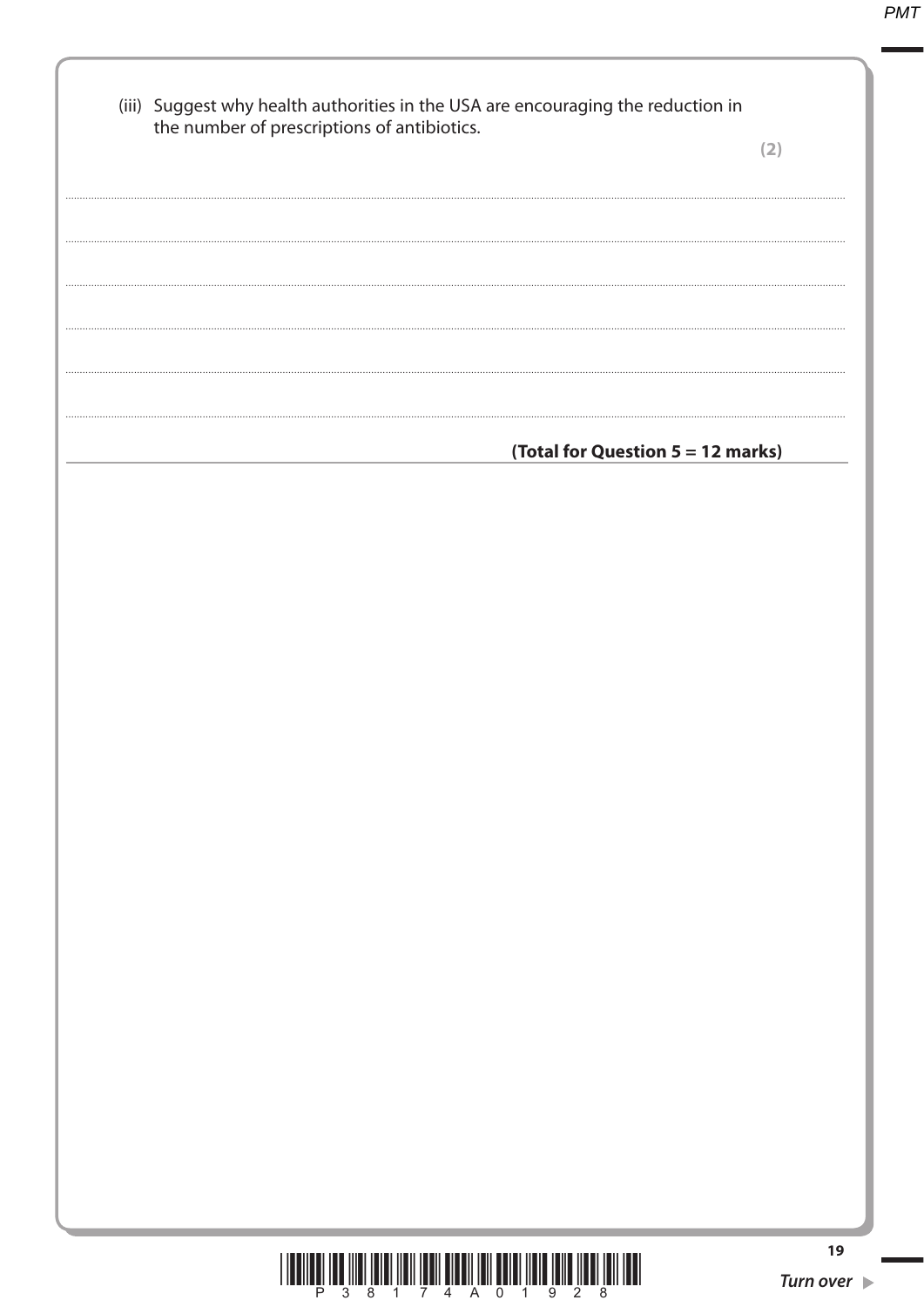**6** Osteocalcin is a structural protein found in the bones of mammals. The sequence of the amino acids in osteocalcin can be determined using mass spectrometry.

 The sequences of the first 20 amino acids in the primary structure of osteocalcin from the bones of humans and some apes are shown in the table below. Each amino acid is represented by a capital letter.

|               | Amino acid number |  |   |   |   |  |   |   |   |    |   |              |   |   |    |   |   |   |                |
|---------------|-------------------|--|---|---|---|--|---|---|---|----|---|--------------|---|---|----|---|---|---|----------------|
| <b>Mammal</b> | 1                 |  |   |   | 5 |  |   |   |   | 10 |   |              |   |   | 15 |   |   |   | 20             |
| Human         | v                 |  | v | Q | W |  | G | A | P | V  | P | v            | P | D | P  | E | P | R | $\mathsf{R}^-$ |
| Chimpanzee    | $\checkmark$      |  | Y | Q | W |  | G | A | P | V  | P | $\checkmark$ | P | D | P  | E | P | R | $R_{\perp}$    |
| Orang utan    | v                 |  | v | Q | W |  | G | A | P | V  | P | v            | P | D | P  | E | P | K | R              |
| Gorilla       | v                 |  | v | O | W |  | G | A | O | V  | P | v            | D | D | P  | Ε | P | Κ | R              |

- (a) Place a cross  $\boxtimes$  next to the most appropriate answer that completes each of the following statements about these sequences of amino acids.
	- (i) The number of nucleotides in the gene for osteocalcin production used for each of these sequences is
	- **A** 20
	- **B** 40
	- **C** 60
	- **D** 80
	- (ii) The type of bond that links the amino acids in the primary structure of osteocalcin is
	- **A** disulphide
	- **B** hydrogen
	- **C** ionic
	- **D** peptide
	- (iii) The structure in which the amino acids in the primary structure of osteocalcin would be linked together is a
		- **(1)**

**(1)**

**(1)**

 **B** lysosome

**A** centriole

- **C** nucleolus
- **D** ribosome

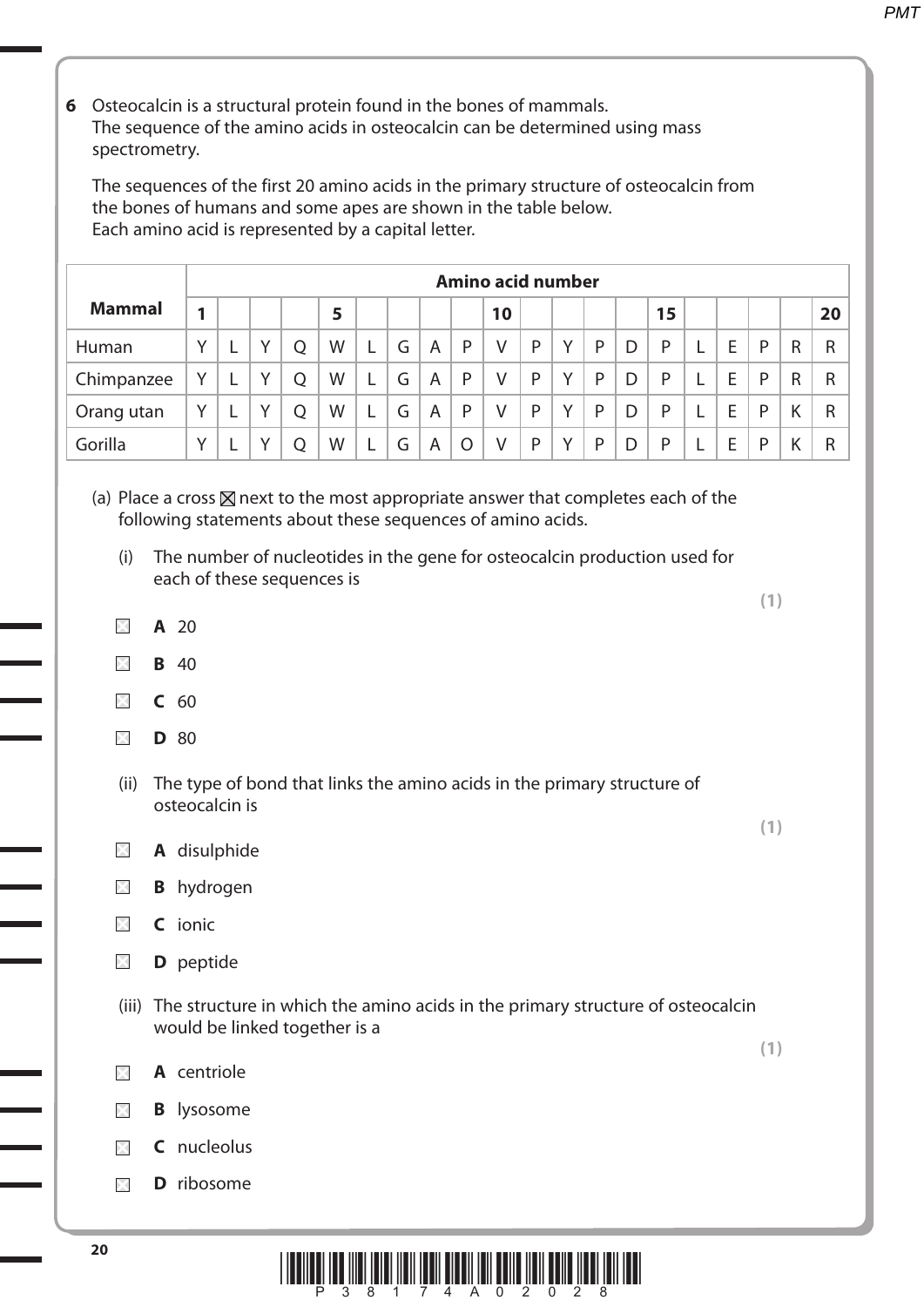|  | (b) (i) Using the data in the table, suggest with reasons what conclusions scientists<br>might make about the ancestral relationships of humans and apes.                                                                                                                                                                                                                                                                                                     |           |
|--|---------------------------------------------------------------------------------------------------------------------------------------------------------------------------------------------------------------------------------------------------------------------------------------------------------------------------------------------------------------------------------------------------------------------------------------------------------------|-----------|
|  |                                                                                                                                                                                                                                                                                                                                                                                                                                                               | (4)       |
|  |                                                                                                                                                                                                                                                                                                                                                                                                                                                               |           |
|  |                                                                                                                                                                                                                                                                                                                                                                                                                                                               |           |
|  |                                                                                                                                                                                                                                                                                                                                                                                                                                                               |           |
|  |                                                                                                                                                                                                                                                                                                                                                                                                                                                               |           |
|  |                                                                                                                                                                                                                                                                                                                                                                                                                                                               |           |
|  | (ii) Suggest how DNA analysis could give further evidence for their conclusions.                                                                                                                                                                                                                                                                                                                                                                              |           |
|  |                                                                                                                                                                                                                                                                                                                                                                                                                                                               | (2)       |
|  |                                                                                                                                                                                                                                                                                                                                                                                                                                                               |           |
|  |                                                                                                                                                                                                                                                                                                                                                                                                                                                               |           |
|  |                                                                                                                                                                                                                                                                                                                                                                                                                                                               |           |
|  |                                                                                                                                                                                                                                                                                                                                                                                                                                                               |           |
|  |                                                                                                                                                                                                                                                                                                                                                                                                                                                               |           |
|  |                                                                                                                                                                                                                                                                                                                                                                                                                                                               |           |
|  |                                                                                                                                                                                                                                                                                                                                                                                                                                                               |           |
|  |                                                                                                                                                                                                                                                                                                                                                                                                                                                               |           |
|  |                                                                                                                                                                                                                                                                                                                                                                                                                                                               |           |
|  |                                                                                                                                                                                                                                                                                                                                                                                                                                                               |           |
|  |                                                                                                                                                                                                                                                                                                                                                                                                                                                               |           |
|  | $\begin{array}{c} \text{if} \ \text{if} \ \text{if} \ \text{if} \ \text{if} \ \text{if} \ \text{if} \ \text{if} \ \text{if} \ \text{if} \ \text{if} \ \text{if} \ \text{if} \ \text{if} \ \text{if} \ \text{if} \ \text{if} \ \text{if} \ \text{if} \ \text{if} \ \text{if} \ \text{if} \ \text{if} \ \text{if} \ \text{if} \ \text{if} \ \text{if} \ \text{if} \ \text{if} \ \text{if} \ \text{if} \ \text{if} \ \text{if} \ \text{if} \ \text{if} \ \text{$ | 21        |
|  |                                                                                                                                                                                                                                                                                                                                                                                                                                                               | Turn over |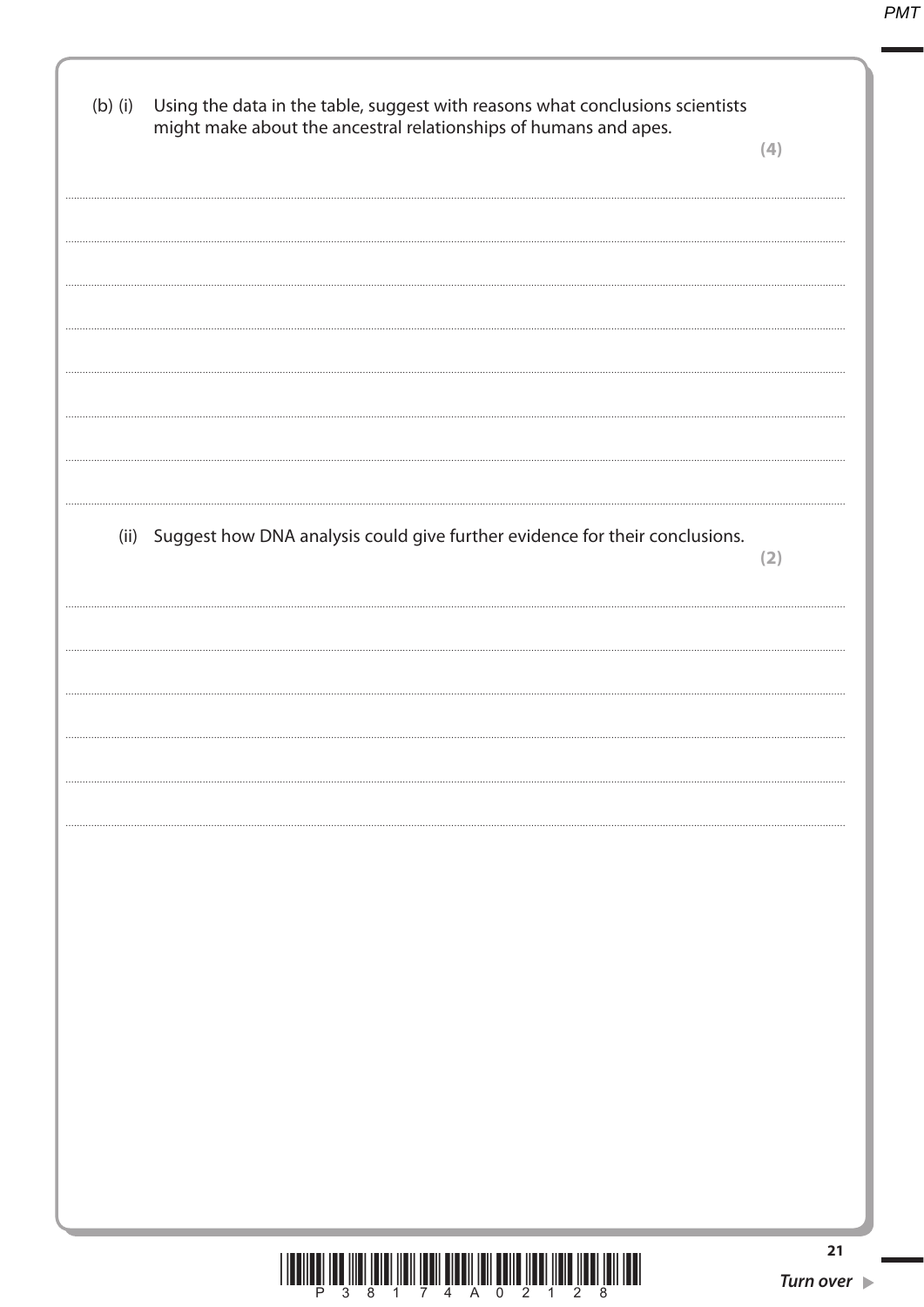| (iii) Describe how gel electrophoresis can be used to analyse DNA. | (3) |
|--------------------------------------------------------------------|-----|
|                                                                    |     |
|                                                                    |     |
|                                                                    |     |
| (Total for Question 6 = 12 marks)                                  |     |
|                                                                    |     |
|                                                                    |     |
|                                                                    |     |
|                                                                    |     |
|                                                                    |     |
|                                                                    |     |
|                                                                    |     |
| 22                                                                 |     |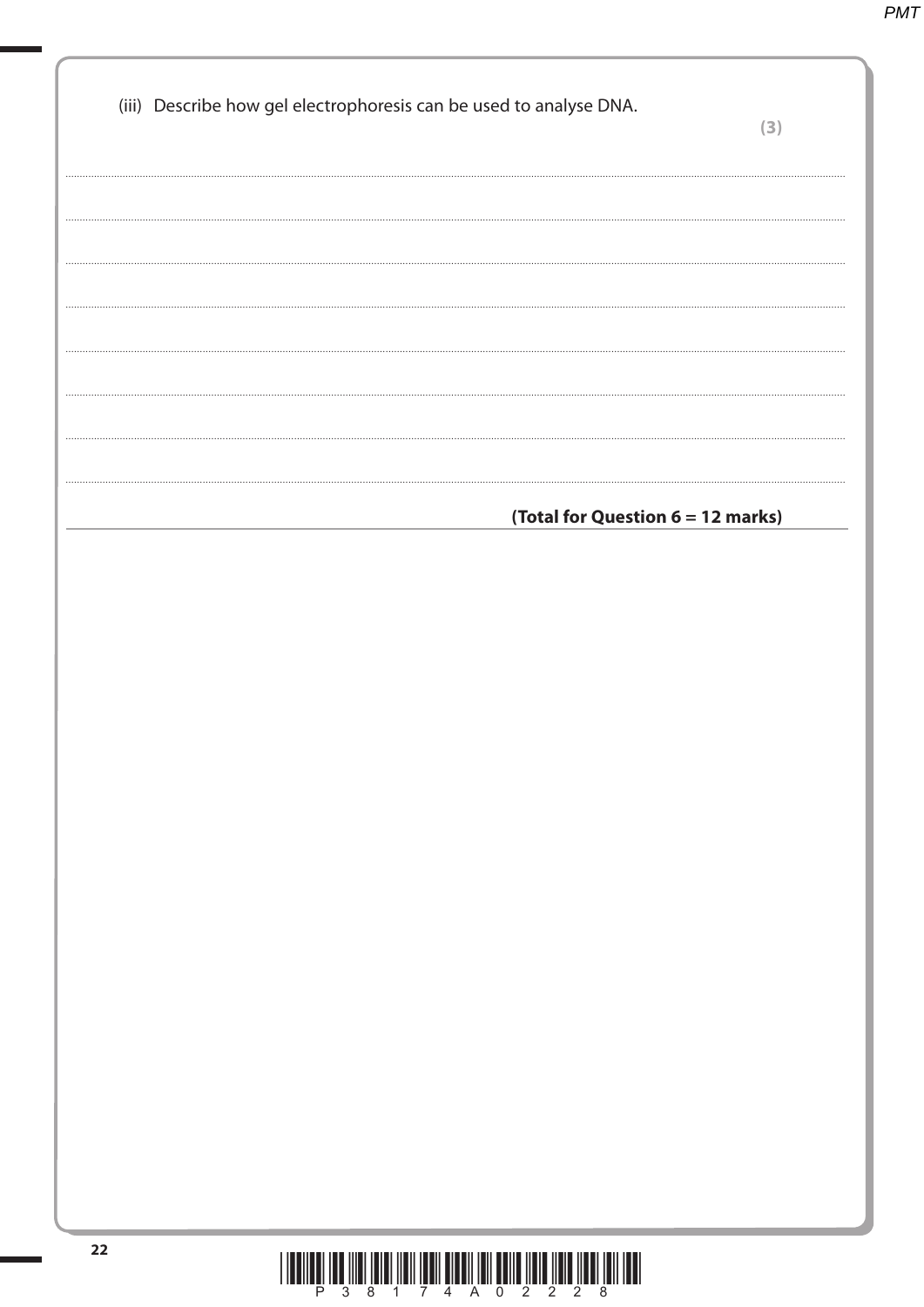- 
- **7** In seaweeds that are found on shores around Britain, photosynthesis occurs during the time that they are submerged at high tide. Seaweeds found near the top of the shore are submerged for short periods in shallow water. Seaweeds found lower down the shore are submerged for longer periods in deeper water.
	- (a) The diagram below shows the double-membrane envelope of a chloroplast.



- **(2)**
- (ii) The table below shows two statements taken from a student's essay about the light-dependent reactions of photosynthesis. Complete the following table by placing a tick  $(\checkmark)$  in the correct column next to each statement to show whether it is true or false.

| ٠<br>٠ |  |
|--------|--|
|        |  |
|        |  |

| <b>Statement</b>                                                       | True | <b>False</b> |
|------------------------------------------------------------------------|------|--------------|
| Electrons in chlorophyll are excited as light energy<br>is absorbed    |      |              |
| The energy absorbed by chlorophyll is used to<br>generate ADP and NADP |      |              |

.................................................................................................................................................................................................................................................................................

.................................................................................................................................................................................................................................................................................

.................................................................................................................................................................................................................................................................................

.................................................................................................................................................................................................................................................................................

.................................................................................................................................................................................................................................................................................

.................................................................................................................................................................................................................................................................................

 (iii) Explain how oxygen is produced during the light-dependent reactions of photosynthesis.

**(2)**

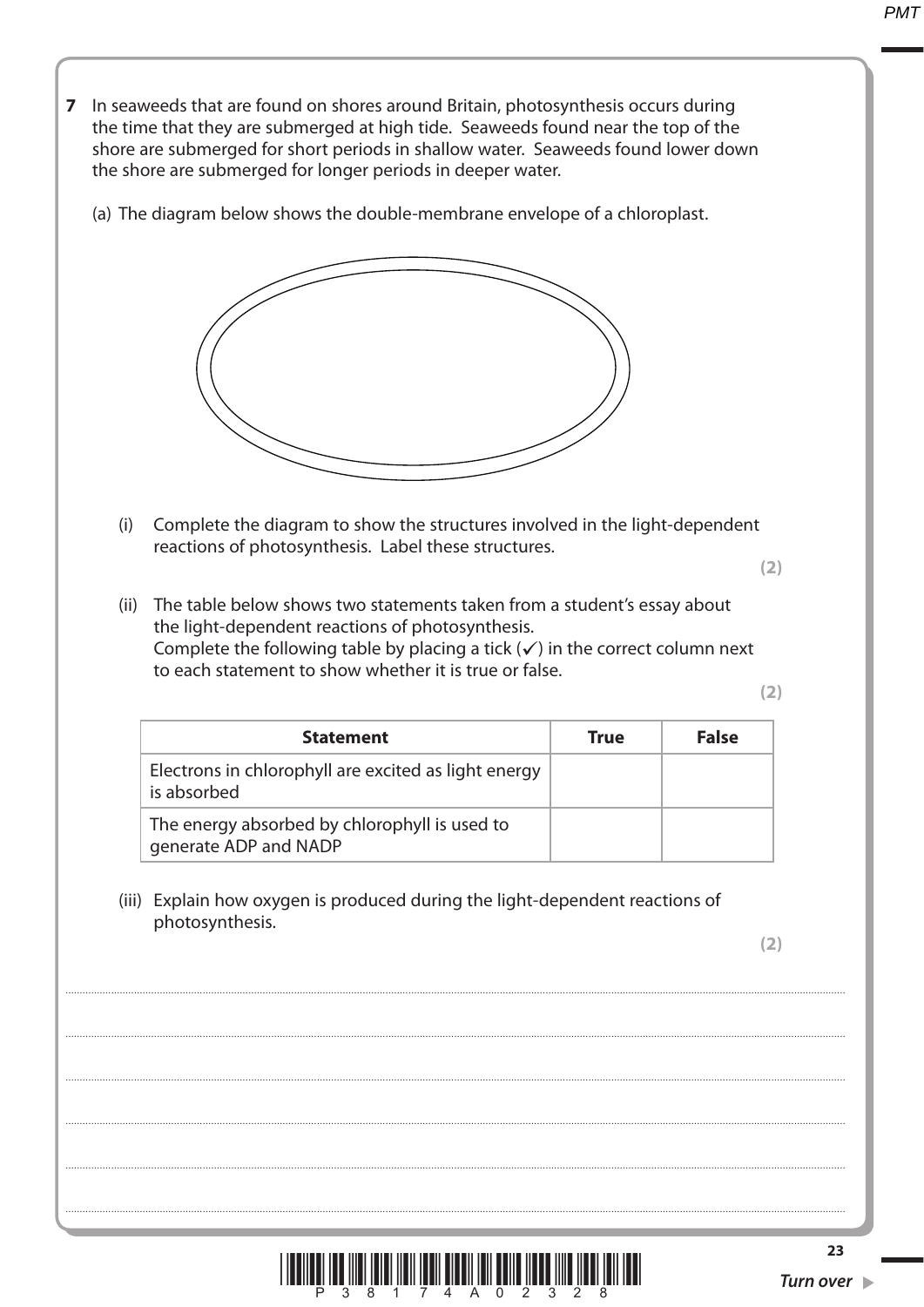(b) As light penetrates deeper water, red, orange and yellow wavelengths are absorbed by the seawater, whereas in shallow water most wavelengths penetrate.

The table below shows the relative rates of photosynthesis in a green seaweed, Ulva lactuca, and a red seaweed, Schizymenia dubyi, at different wavelengths of light.

The relative rates of photosynthesis are compared with the rate in light with a wavelength of 660 nm (red).

| <b>Seaweed</b>    | <b>Relative rate of photosynthesis</b><br>/ arbitrary units |                |              |  |  |  |  |  |  |
|-------------------|-------------------------------------------------------------|----------------|--------------|--|--|--|--|--|--|
|                   | 430 nm (blue)                                               | 540 nm (green) | 660 nm (red) |  |  |  |  |  |  |
| Ulva lactuca      | 0.94                                                        | 0.17           | 1.0          |  |  |  |  |  |  |
| Schizymenia dubyi | 0.38                                                        | 3.40           | L.O          |  |  |  |  |  |  |

(i) Using the data in the table, suggest where each of these two seaweeds is most likely to be found on a seashore. Place a tick  $(\checkmark)$  in the most appropriate box in each column.

 $(2)$ 

| <b>Position on shore</b> | Ulva lactuca | Schizymenia dubyi |
|--------------------------|--------------|-------------------|
| Top of the shore         |              |                   |
| Middle of the shore      |              |                   |
| Lower down the shore     |              |                   |
| All regions              |              |                   |

(ii) Give reasons for your answers.

 $(4)$ 

(Total for Question 7 = 12 marks)

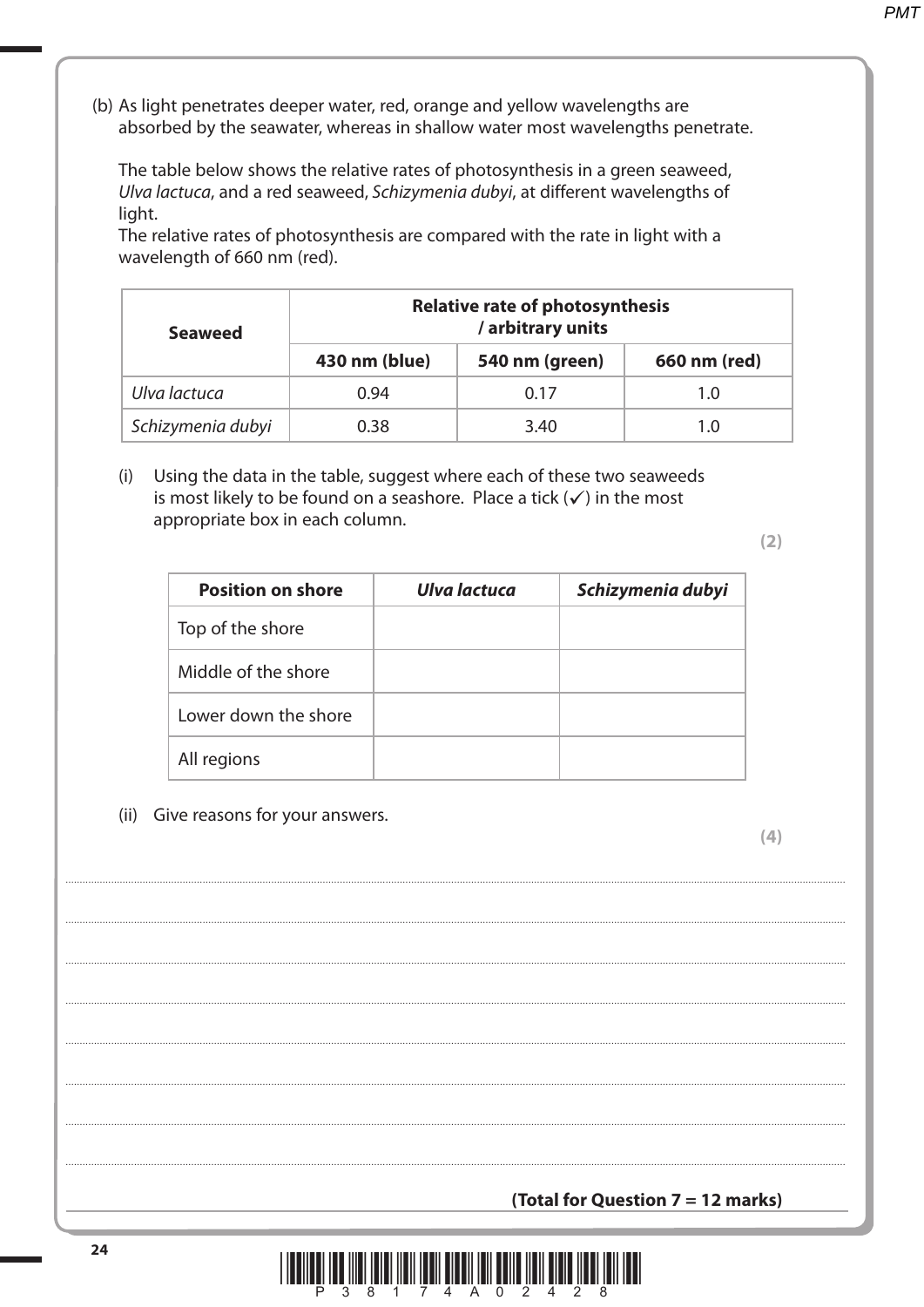- **8** Human immunodeficiency virus (HIV) causes the condition known as acquired immunodeficiency syndrome (AIDS) in humans.
	- (a) Complete the following table by placing a tick  $(\checkmark)$  in the correct column next to each statement to show whether it is true or false.

**(3)**

| <b>Statement</b>                                            | True | <b>False</b> |
|-------------------------------------------------------------|------|--------------|
| HIV infects b-lymphocytes in the human<br>immune system     |      |              |
| The genetic material in HIV is a form of RNA                |      |              |
| The enzyme, reverse transcriptase, is used by<br><b>HIV</b> |      |              |

 (b) Following infection by HIV, the genetic material will be copied as the virus reproduces. A single virus reproduces at a very fast rate giving rise to billions of viruses in just one day.

 During reproduction of HIV, many genetic mutations are produced. This means that many new strains of HIV can develop quickly within an infected person.

.................................................................................................................................................................................................................................................................................

.................................................................................................................................................................................................................................................................................

.................................................................................................................................................................................................................................................................................

.................................................................................................................................................................................................................................................................................

(i) Explain what is meant by the term **genetic mutation**.

**(2)**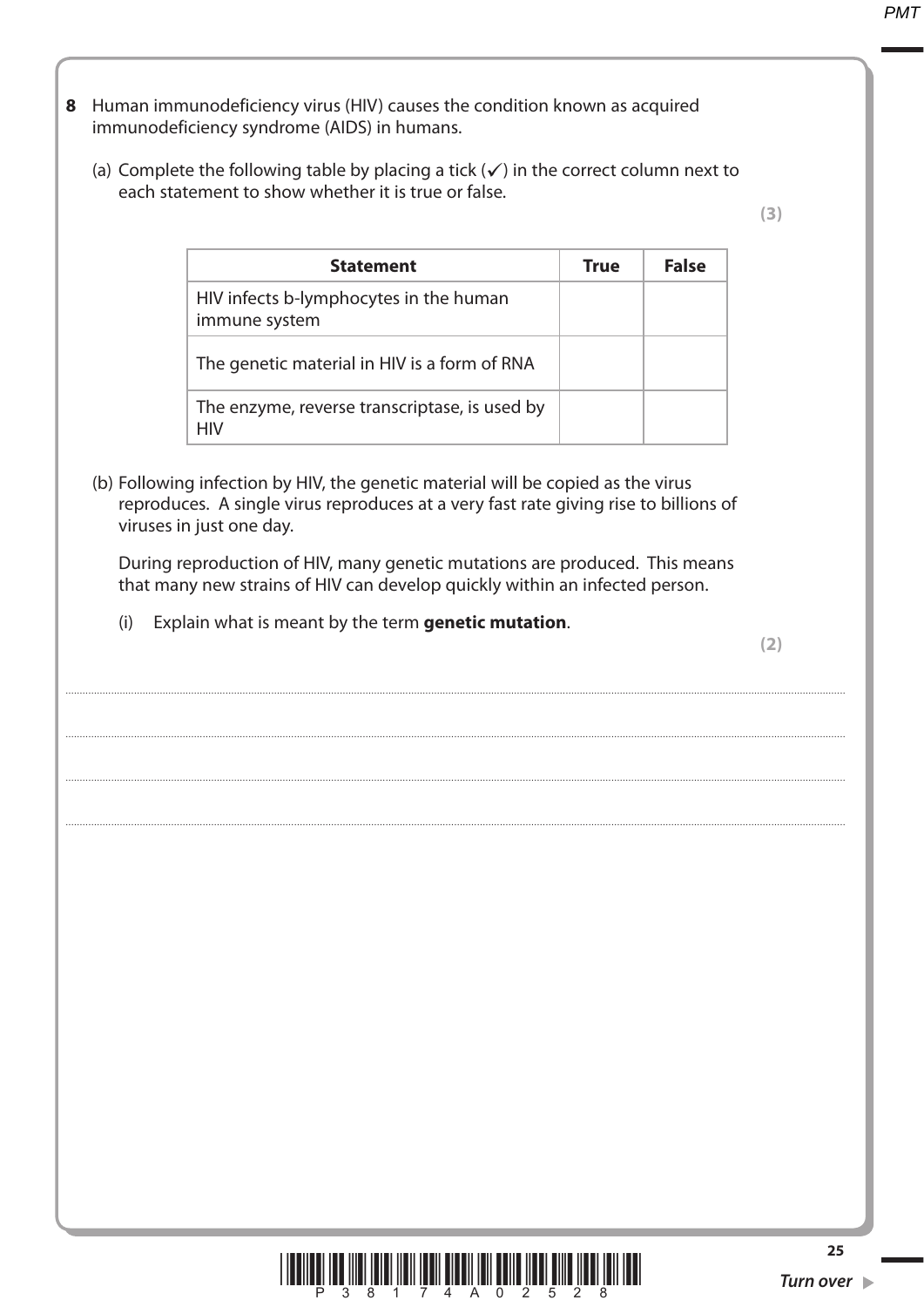| (ii) Suggest why effective treatment of HIV in human populations will require the<br>continual development of a mixture of many new drugs. |     |
|--------------------------------------------------------------------------------------------------------------------------------------------|-----|
|                                                                                                                                            | (4) |
|                                                                                                                                            |     |
|                                                                                                                                            |     |
|                                                                                                                                            |     |
|                                                                                                                                            |     |
|                                                                                                                                            |     |
|                                                                                                                                            |     |
|                                                                                                                                            |     |
|                                                                                                                                            |     |
|                                                                                                                                            |     |
| (Total for Question 8 = 9 marks)                                                                                                           |     |
| <b>TOTAL FOR PAPER = 90 MARKS</b>                                                                                                          |     |
|                                                                                                                                            |     |
|                                                                                                                                            |     |
|                                                                                                                                            |     |
|                                                                                                                                            |     |
|                                                                                                                                            |     |
|                                                                                                                                            |     |
|                                                                                                                                            |     |
|                                                                                                                                            |     |
|                                                                                                                                            |     |
|                                                                                                                                            |     |
|                                                                                                                                            |     |
|                                                                                                                                            |     |

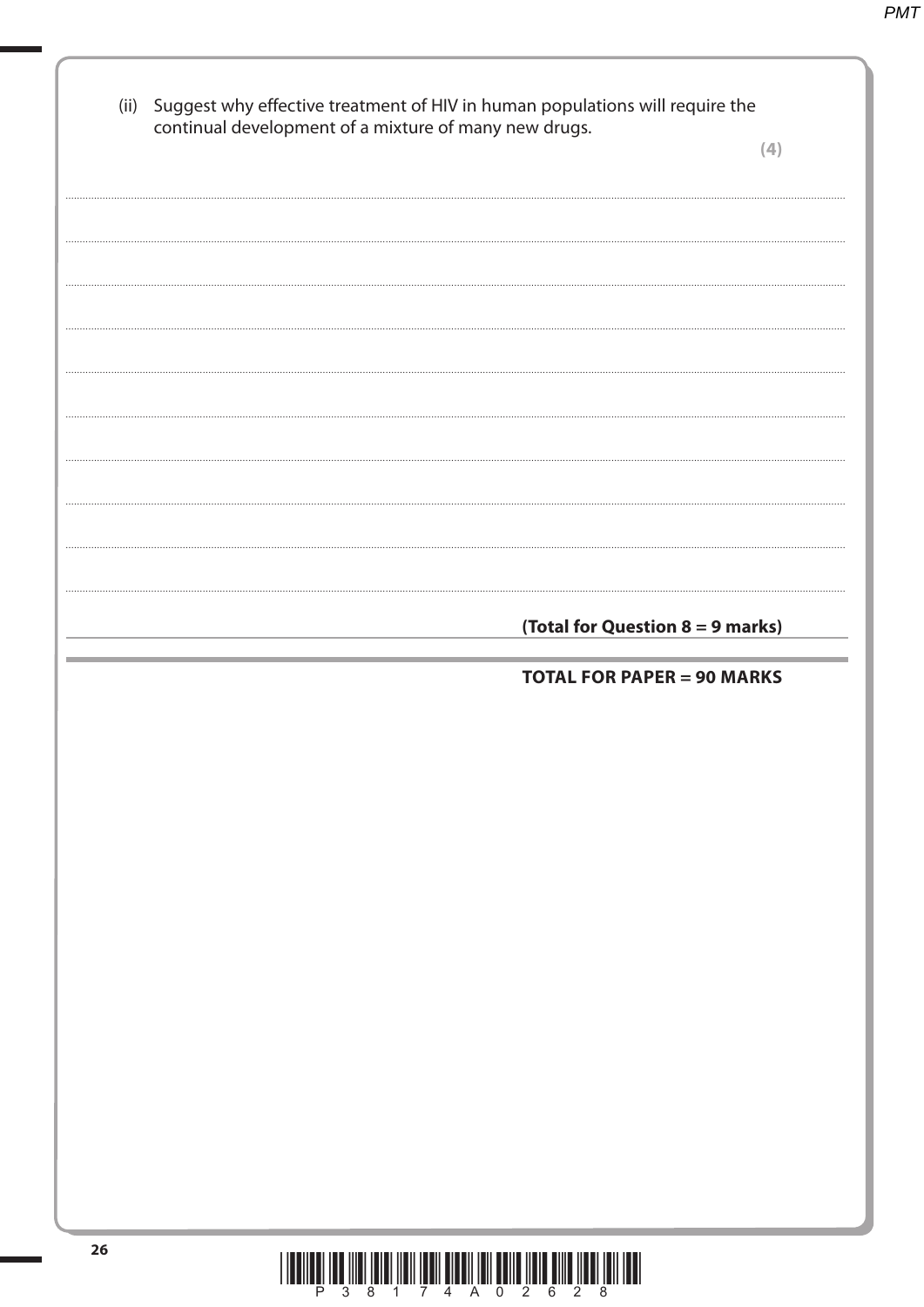$\frac{27}{5}$   $\frac{27}{3}$   $\frac{27}{8}$   $\frac{27}{4}$   $\frac{27}{4}$   $\frac{27}{4}$   $\frac{27}{8}$